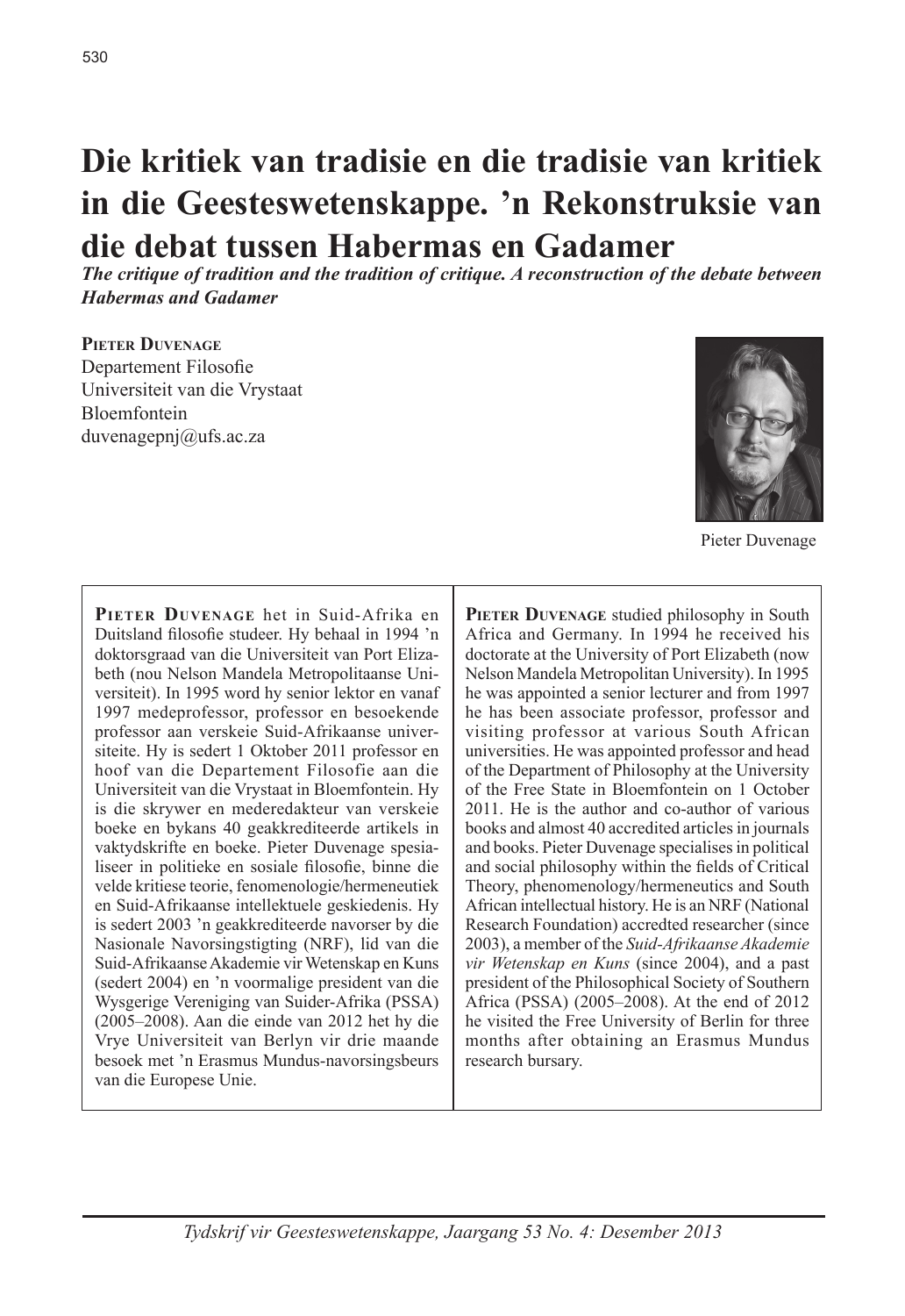#### **ABSTRACT**

### *The critique of tradition and the tradition of critique. A reconstruction of the debate between Habermas and Gadamer*

*In 1967 a debate started between Jürgen Habermas and Hans Georg-Gadamer that remains of academic importance for the humanities. One of the central issues in this debate revolves around the position of the humanities* (geesteswetenskappe) *in our time. In his famous work,* Wahrheit and Methode *(1960), Gadamer defended the role of the humanities with concepts such as play, tradition, working-historical consciousness, the hermeneutical circle and the melting of horizons. In a study on the logic of the social sciences,* Zur Logik der Sozialwissenschaften *(1967), Habermas criticised Gadamer's work with concepts such as interests, self-reflection, and ideology critique. After a short biographical sketch of Gadamer (1900–2002) and Habermas (born 1929) the argumentative outline of the contribution is provided.*

*The contribution consists of four parts. In the first part Habermas's critique of Gadamer is investigated. It consists of five aspects. In the first place Habermas criticises the concept of tradition in Gadamer (1.1). Against this background Habermas develops his alternative of knowledge* interests *(1.2). The concept of knowledge interests is linked to three fields of human knowledge: empirical-analytical sciences, historical-hermeneutical sciences, and critical-social sciences. Habermas connects each one of these fields of knowledge to an interest. In the case of empirical sciences the interest is* technical, *in the case of historical-hermeneutical sciences*  practical*, and in the case of the critical-social sciences it is* emancipatory*. Habermas then connects the latter interest, which he prefers, with the model of psychoanalysis and the concept of ideology critique (1.3). In the fourth place Habermas provides a sharp critique of the idea of ontology in Gadamer's philosophical hermeneutics – and by implication also Heidegger. Finally Habermas also challenges the use of Aristotle in contemporary social and political philosophy – and by implication the use of Aristotle in Gadamer's work (1.5).* 

*Gadamer's answer to the debate (section 2) follows the same thematic line as that offered by Habermas. Gadamer is not as critical about the role of tradition in philosophy and more particularly in the humanities (2.1). He does not put reason above tradition. In this process Gadamer emphasises the dynamic nature of tradition. Such a dynamic concept of tradition is further linked to a reciprocal relationship between the subject and object. Gadamer develops this idea in his major work* Truth and Method *in three directions. In the first part the reciprocal relationship between subject and object is explained through the ontological implications of the work of art. In the second part the concept of aesthetic play is linked to history (in the form of the working-historical consciousness), and in the third part to language as the medium of hermeneutical experience. This defence of the concept of tradition then allows Gadamer to criticise Habermas's use of the concept of self-reflection and his model of psychoanalysis and ideology critique (2.2 to 2.3). Against this background it comes as no surprise that Gadamer defends the ontological motif in his work (2.4). Finally Gadamer also defends the application of Aristotle's practical philosophy in the contemporary world – especially through the concept of phronesis.* 

*In the third section Gadamer and Habermas's careers after the debate are reconstructed. In the case of Gadamer he was obliged to look again at the critical potential of philosophical hermeneutics. Gadamer still remained convinced that Habermas's use of critical reflection is too rationalistic for the humanities. Habermas, on his part, made a more radical change than Gadamer after the debate. He left his model of self-reflection (and psychoanalysis and ideology critique) behind for the concept of* communication*. This move is worked out in Habermas's* magnum opus*,*  The Theory of Communicative Action*, and subsequent work. Has Habermas, thus, moved nearer to hermeneutics? This question is answered in an ambigious manner at the end of this section.*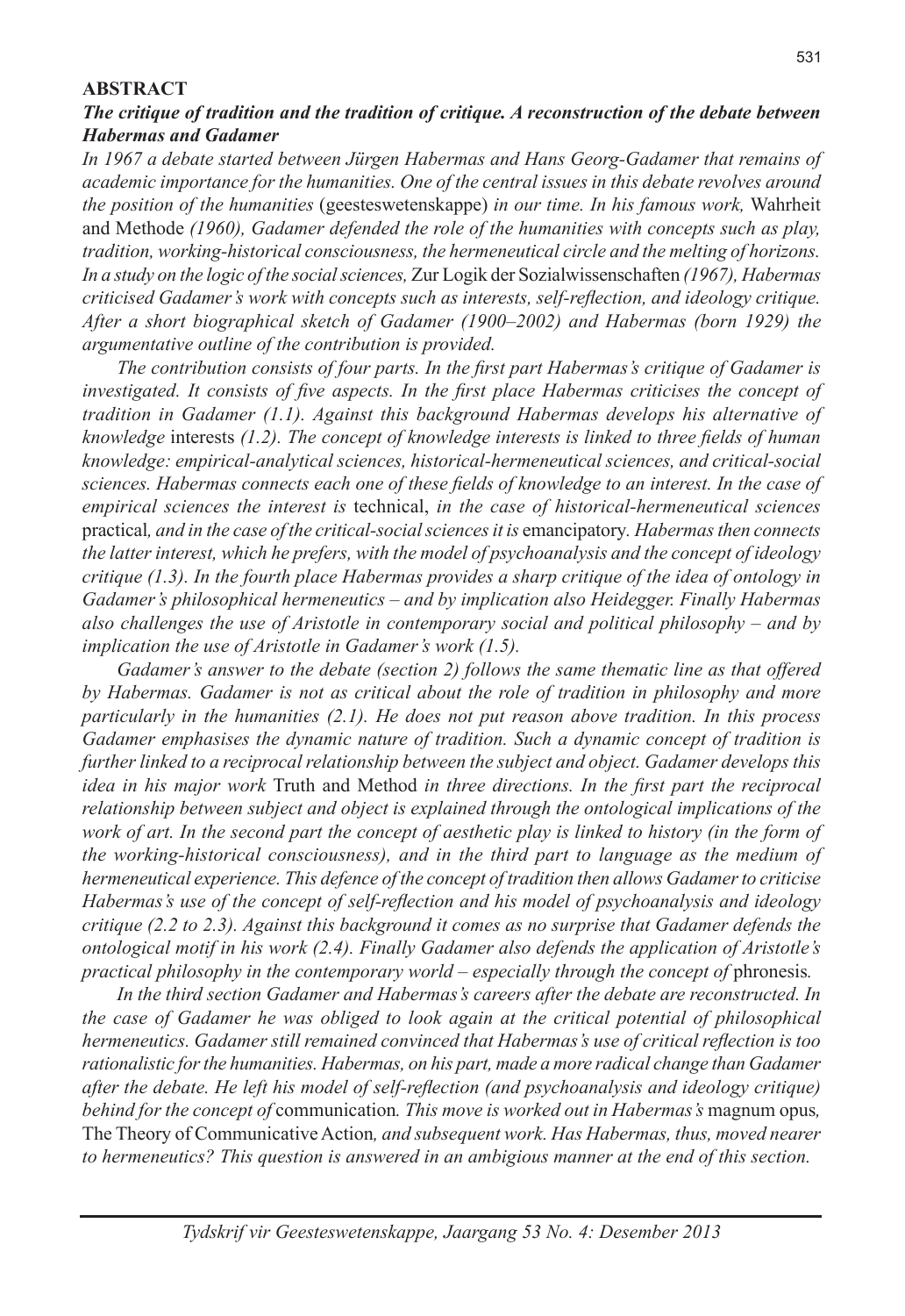*In the final section (4) the debate between Habermas and Gadamer is placed in the context of the humanities. This move opens questions such as: Do we need an interpretative or social critique in the humanities? What roles do reason and tradition play here? Do we need here a critique of tradition or a tradition of critique? What is meant with spirit in the humanities ("*gees *in die* gees*teswetenskappe")? Must we think about spirit in an ontological manner like Gadamer (following Heidegger), or in a self-reflective way (the early Habermas), or in terms of the argumentative discourse of communicative action (the later Habermas)?* 

- **KEY CONCEPTS: J**ürgen Habermas, Hans-Georg Gadamer, critical theory, knowledge interests, selfreflection, psychoanalysis, ideology critique, ontology, Aristotle, play, tradition, working-historical consciousness, the hermeneutical circle, melting of horizons
- **TREFWOORDE:** Jürgen Habermas, Hans-Georg Gadamer, kritiese teorie, kennisbelange, selfrefleksie, psigoanalise, ideologiekritiek, Aristoteles, spel, tradisie, werkingshistoriese bewussyn, hermeneutiese sirkel, horisonsversmelting

### **Opsomming**

In hierdie bydrae word die bekende debat (1967–1971) tussen Jürgen Habermas en Hans-Georg Gadamer gerekonstrueer. Die debat word hier in noue samehang met die kwessie van die geesteswetenskappe gelees. Die bydrae val in vier dele uiteen. In die eerste afdeling word Habermas se opening tot die debat in vyf onderafdelings uiteengesit. Dit gaan hier oor Gadamer se verdediging van tradisie en Habermas se kritiek op die begrip (1.1). In antwoord op Gadamer se begrip van tradisie ontwerp Habermas sy begrip van kennisbelange wat hy aan drie menslike kennisvelde verbind: empiries-analitiese wetenskappe, histories-hermeneutiese wetenskappe en krities-sosiale wetenskappe. Habermas ken aan elkeen van hierdie kennisvelde 'n bepaalde belang toe (1.2). Die krities-sosiale wetenskappe word dan met die belang van *emansipasie* verbind wat verder aan die hand van die model van psigoanalise en ideologiekritiek uitgewerk word (1.3). In die vierde plek word Habermas se kritiek op die ontologiseringsmotief in Gadamer se filosofiese hermeneutiek verwoord (1.4). Laastens opper Habermas ook sekere punte van kritiek teen die gebruik van Aristoteles in eietydse debatte in die politiek (1.5).

In die tweede gedeelte van die bydrae word Gadamer se antwoord aan Habermas gerekonstrueer. Hierdie rekonstruksie volg dieselfde tematiese opbou as by Habermas. Met ander woorde Gadamer se verweer word met verwysing na Habermas se kritiek op tradisie (2.1) die kwessie van selfrefleksie en die model van psigoanalise (2.2-2.3) die ontologiseringsmotief (2.4) en Aristoteles se praktiese filosofie in ons eie tyd uitgewerk (2.5).

In die laaste twee afdelings word die loopbane van Gadamer en Habermas, ná hulle debat, verken (afdeling 3). Die punt hier is dat Habermas sy posisie meer as Gadamer verander het. In die laaste afdeling (4) word die debat binne die kader van die geesteswetenskappe geplaas met die vraag: het ons 'n kritiek van tradisie of 'n tradisie van kritiek nodig wanneer ons in die geesteswetenskappe werk?

\*\*\*\*\*\*\*

In 1967 het daar 'n debat tussen Jürgen Habermas en Hans-Georg-Gadamer ontstaan wat tot vandag van akademiese en geesteswetenskaplike belang is. Een van die kwessies in die hart van dié debat handel oor die posisie van die *geestes*wetenskappe in ons tyd. Dit is bekend dat Gadamer se beroemde werk, *Wahrheit und Methode* (1960), die rol van die geesteswetenskappe in die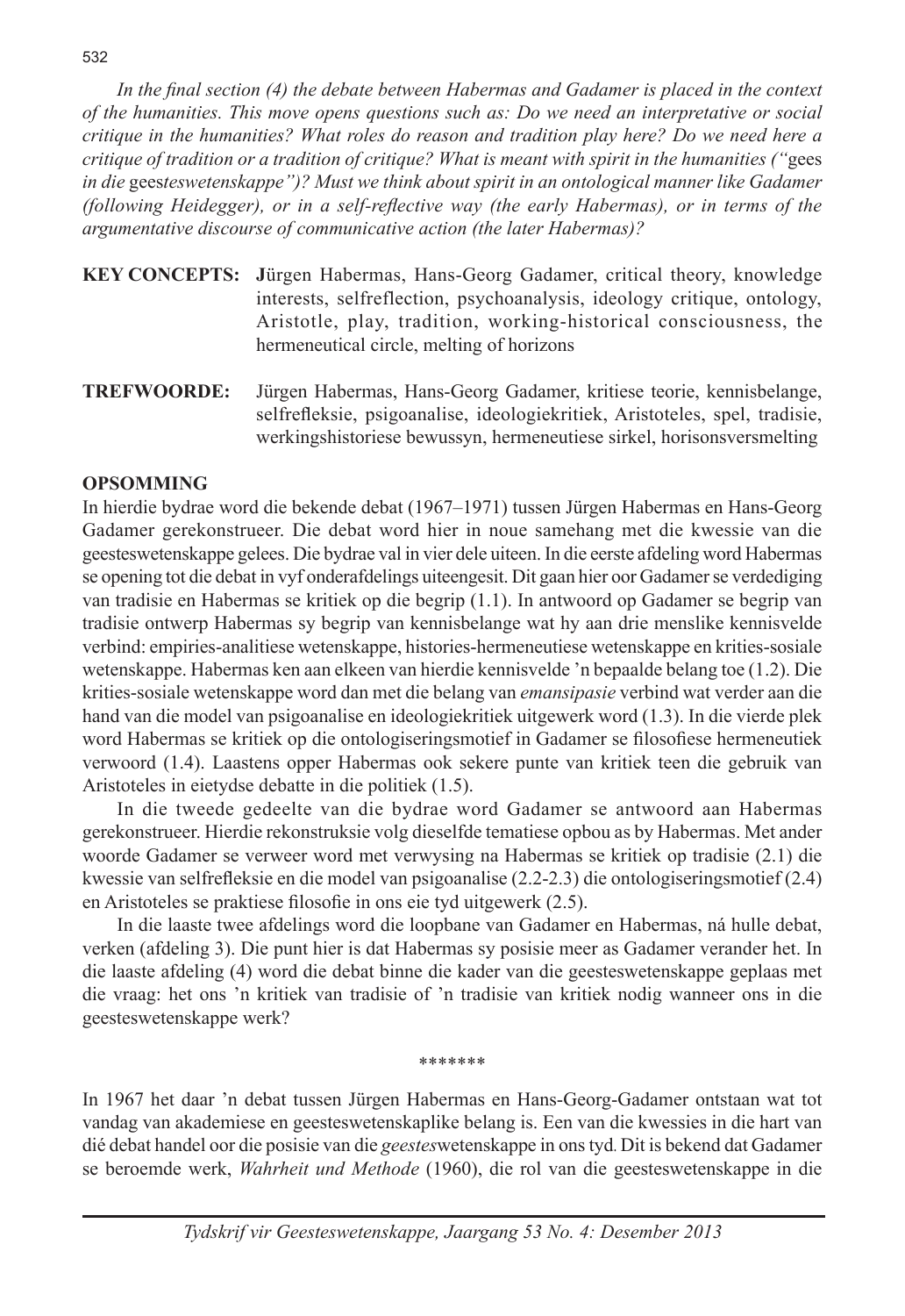moderne wêreld sterk verdedig met begrippe soos spel, tradisie, werkingshistoriese (*wirkungsgeschichtliche*) bewussyn, die hermeneutiese sirkel en horisonversmelting. In 'n studie oor die logika van die sosiale wetenskappe (*Zur Logik der Sozialwissenschaften*) in 1967, het Habermas egter krities op Gadamer en sy werk ingespeel met konsepte soos belange, selfrefleksie en ideologiekritiek.<sup>1</sup> Hoewel dié debat teen 1971 afgehandel was, bly dit 'n belangrike merker op die filosofiese en geesteswetenskaplike agenda.<sup>2</sup>

Voordat daar meer oor die verloop van dié debat gesê word, is dit nodig om enkele intellektueelbiografiese verskille tussen Gadamer en Habermas aan te stip. Gadamer is in 1900 gebore en word in die Duitse Keiserryk, die Eerste Wêreldoorlog en die vroeë 1920s – die eerste kwart van die 20ste eeu – intellektueel volwasse.3 Soos Bernstein (1983:176-177) dit stel is daar, ten spyte van die historiese skok van die Eerste Wêreldoorlog, "... a strong continuity between Gadamer's early interest and those that emerged in Germany in the latter part of the nineteenth century and the first decades of the twentieth ...". Bernstein verwys hier na die Klassieke en Romantiese tradisies, die opkoms van 'n historiese bewussyn, hermeneutiek, die geesteswetenskappe as morele dissiplines en die ontwerp en kritiek van fenomenologie in die werk van Husserl en Heidegger. Habermas op sy beurt is in 1929 gebore en het teen die einde van die Tweede Wêreldoorlog tot in die vroeë-1950s intellektueel volwasse geraak. Waar Gadamer se primêre ervaring een van intellektueel-historiese kontinuïteit is, is die primêr-vormende ervaring van Habermas een van diskontinuïteit – intellektueel en polities-histories (Bernstein 1983:177). Die ervaring van die Tweede Wêreldoorlog en meer spesifiek die skok van die Holocaust, het Habermas se intellektuele loopbaan grondig beïnvloed.4 Na sy aanvanklike Heideggeriaans-beïnvloede studies het Habermas rondom 1955 tot die insig gekom dat die geestelike fragmentasie en vervreemding van die moderne era eerder van 'n sosiaal-rasionele as 'n ontologiese of metafisiese aard is. Habermas (1986:96) het hom in 'n onderhoud soos volg hieroor uitgelaat: "...[a]lready at that time, my problem was a theory of modernity, a theory of the pathology of modernity, from the viewpoint of the realization – the deformed realization – of reason in history". Hierdie belangstelling in die moderne paradoks, naamlik die verlies aan vryheid in die aangesig van tegnies-rasionele vooruitgang, het Habermas in verbinding met die Kritiese Teorie van Horkheimer en Adorno in Frankfurt gebring. Daarmee saam het die volgende vraagstelling gekom: hoe is dit moontlik dat die intellektuele erflatings van Kant en Marx, waarin die temas van kritiese rasionaliteit en die praktiese verwesenliking van vryheid voorop staan, nie die Duitse totalitarisme van die 20ste eeu kon verhoed nie?

In die rekonstruksie en herbesoek van die debat tussen Habermas en Gadamer, wat tussen 1967 en 1971 afgespeel het, word Habermas se kritiek in die eerste afdeling ondersoek (1). Hierna word daar op Gadamer se antwoord(e) gewys (2). In die derde afdeling word Habermas en Gadamer se loopbane sedert die debat verhelder (3) en laastens (4) word die hoofpunte van die debat opgesom met vrae soos die volgende: Wat sê die debat en sy ontwikkelinge vir ons oor die

<sup>1</sup> Vir Habermas se bydrae wat in 1967 die debat begin het, kyk Habermas (1971a: 45-56;1977: 335-363). Hierop volg Gadamer (1971a: 57-82;1985a: 256-292) se antwoord. Kyk hierna Habermas se

teenreaksie (1971b: 120-159;1985: 293-319) en Gadamer se repliek (1971b: 283-317;1990: 273-297). 2 Vir die sekondêre literatuur, kyk Kisiel (1970), Wolff (1975), Misgeld (1976 en 1981), Hoy (1978:117-130 en 1979), Nijk (1978), Mendelson (1979), How (1980 en 1985), Depew (1981), Ricoeur (1981:63-100), Jay (1982), McCarthy (1982 en 1984:162-192), Ingram (1982), Bernstein (1983), Wachterhauser

 $\frac{3}{10}$  Vir 'n biografie oor Gadamer (1900 – 2002), kyk Grondin (2003). Vir 'n goeie oorsig oor Gadamer se denke, kyk Grondin (1994) en meer bondig, Malpas (2009).

<sup>4</sup> Vir 'n bondige biografie oor Habermas (gebore 1929), kyk Müller-Doohm (2008). Vir 'n goeie oorsig van Habermas se denke, kyk Thomassen (2010).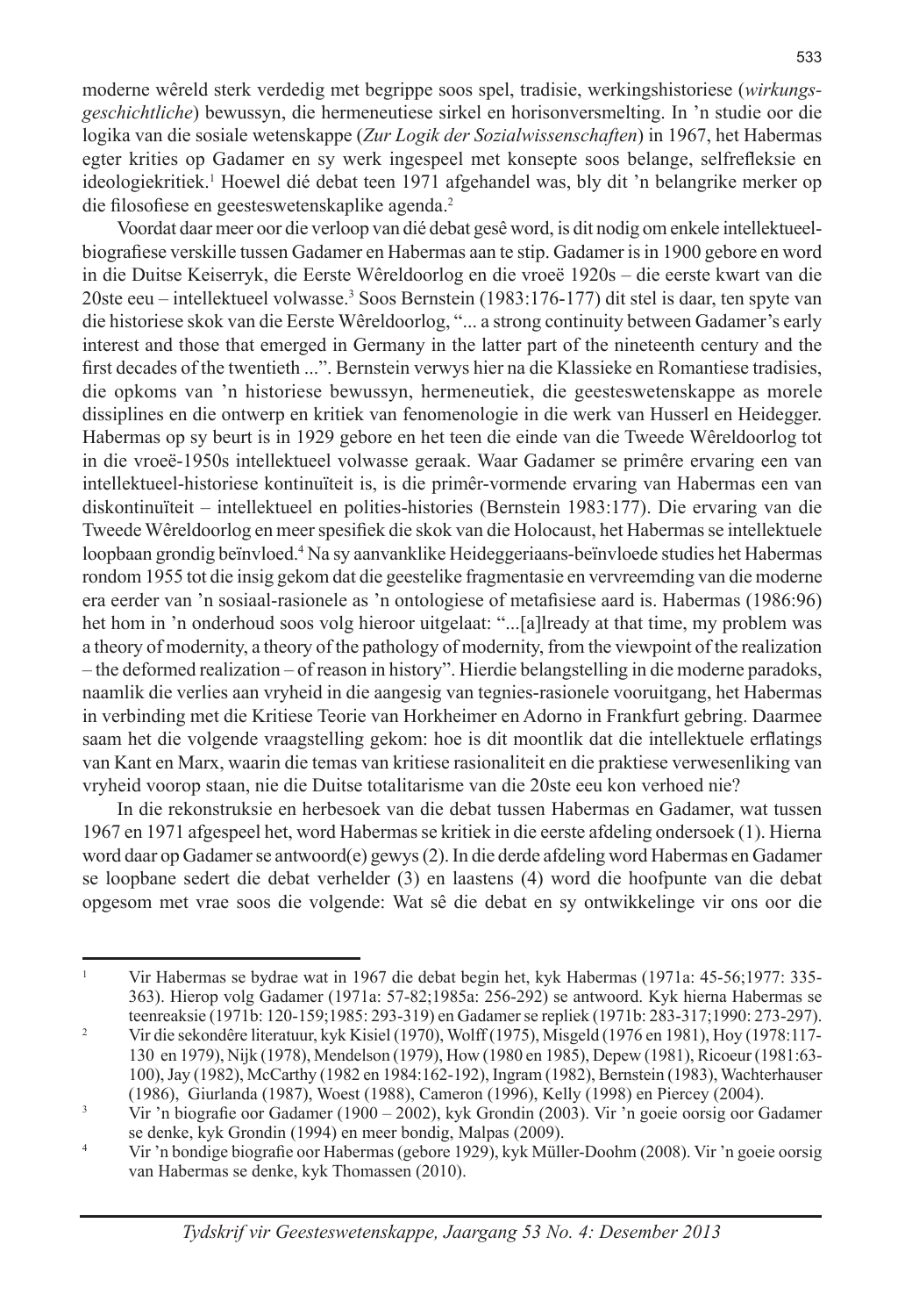geesteswetenskappe vandag? Het ons 'n kritiek van die tradisie of 'n tradisie van kritiek in die geesteswetenskappe nodig?

### **1. HABERMAS SE KRITIEK OP GADAMER**

Hoewel Habermas (1970:172) met sekere aspekte van Gadamer se filosofiese hermeneutiek saamstem, opper hy egter ook 'n aantal kritiese punte.<sup>5</sup> Hierdie kritiese punte word vervolgens soos volg bespreek: die begrippe gesag en tradisie (1.1); kennis*belange* (1.2); selfrefleksie (wat die psigoanalise en ideologiekritiek insluit) (1.3); die ontologiese basis en universele aanspraak van hermeneutiek (1.4); en die kwessie van Aristoteles (1.5).

1.1 Habermas se debat met Gadamer begin in 1967 met 'n artikel waarin hy ernstige bedenkinge oor Gadamer se benadering tot die geesteswetenskappe uitspreek. Die probleem is dat filosofiese hermeneutiek, volgens Habermas, nie voldoende kriteria gee om die botsende interpretasies van 'n teks te evalueer nie. Die enigste basis waarop filosofiese hermeneutiek verskillende interpretasies kan evalueer, is die gesag van tradisie en daarom loop dit op die gevaar van talige konserwatisme uit. Habermas (1971a:47-48;1977:357) skryf:

But from the fact that understanding is structurally a part of traditions that it further develops through appropriation, it does not follow that the medium of tradition is not profoundly altered by scientific reflection. Even in traditions whose efficacy is unbroken, what is at work is not simply an authority detached from insight and blindly asserting itself. Every tradition must be woven with a sufficiently wide mesh to allow for application, i.e., for prudent transposition with regard to changed situations.

Habermas problematiseer dus hier die vergelyking tussen die geesteswetenskappe as menslike ondersoek en die interpretasie van tradisie. As alternatief bied hy sy bekende vroeë teorie van kennis*belange* aan.

1.2 Waar Gadamer by die begrip *vooroordeel* aansluit wat deur die Filosofiese Romantiek beïnvloed is, ontwikkel Habermas die Marxistiese begrip van *belange* (*Interesse*) soos dit deur Lukács en die Frankfurt Skool verder geneem is (Ricoeur 1981:78). Habermas is egter bewus van die ambivalente erflating van die Marxisme. Aan die een kant is Marx deel van die geskiedenis van kritiese refleksie, maar, aan die ander kant, het hy ook tot die verdringing van refleksie deur die positivisme en objektivisme bygedra. Habermas sluit by hierdie ambivalente erflating en kritiek van Marxisme aan met die begrip van belange (*Interesse*). Dié begrip staan teenoor die poging van die teoretiese subjek om sigself buite die sfeer van wense, motiewe en belange te plaas. Habermas vind die tendens in die werke van Plato, Kant, Hegel en Husserl terug. Die taak van Kritiese Teorie, soos Habermas dit hier sien, is om die belange onderliggend aan enige kennisprojek te ontbloot.6 In sy belangrike vroeë werk, *Erkenntnis und Interesse* (1968), wys Habermas hoe drie basiese menslike kennisvelde – naamlik die empiries-analitiese wetenskappe, histories-hermeneutiese wetenskappe en krities-sosiale wetenskappe – met drie onderskeie kennisbelange verbind kan word.

<sup>&</sup>lt;sup>5</sup> Vir 'n agtergrond oor die Kritiese Teorie en die fenomenologies-hermeneutiese tradisie, kyk Nijk (1978: 289), How (1980:131, 141-142) en Jung (1982). Depew (1981:425-446) wys weer op sekere

Hegeliaanse voorveronderstellinge wat Habermas en Gadamer deel. 6 Daar is 'n sekere verwantskap tussen Habermas se begrip van *belange* en Gadamer se begrip van vooroordeel. Beide begrippe lewer ook kritiek teen die instrumentele rede (Mendelson 1979:45).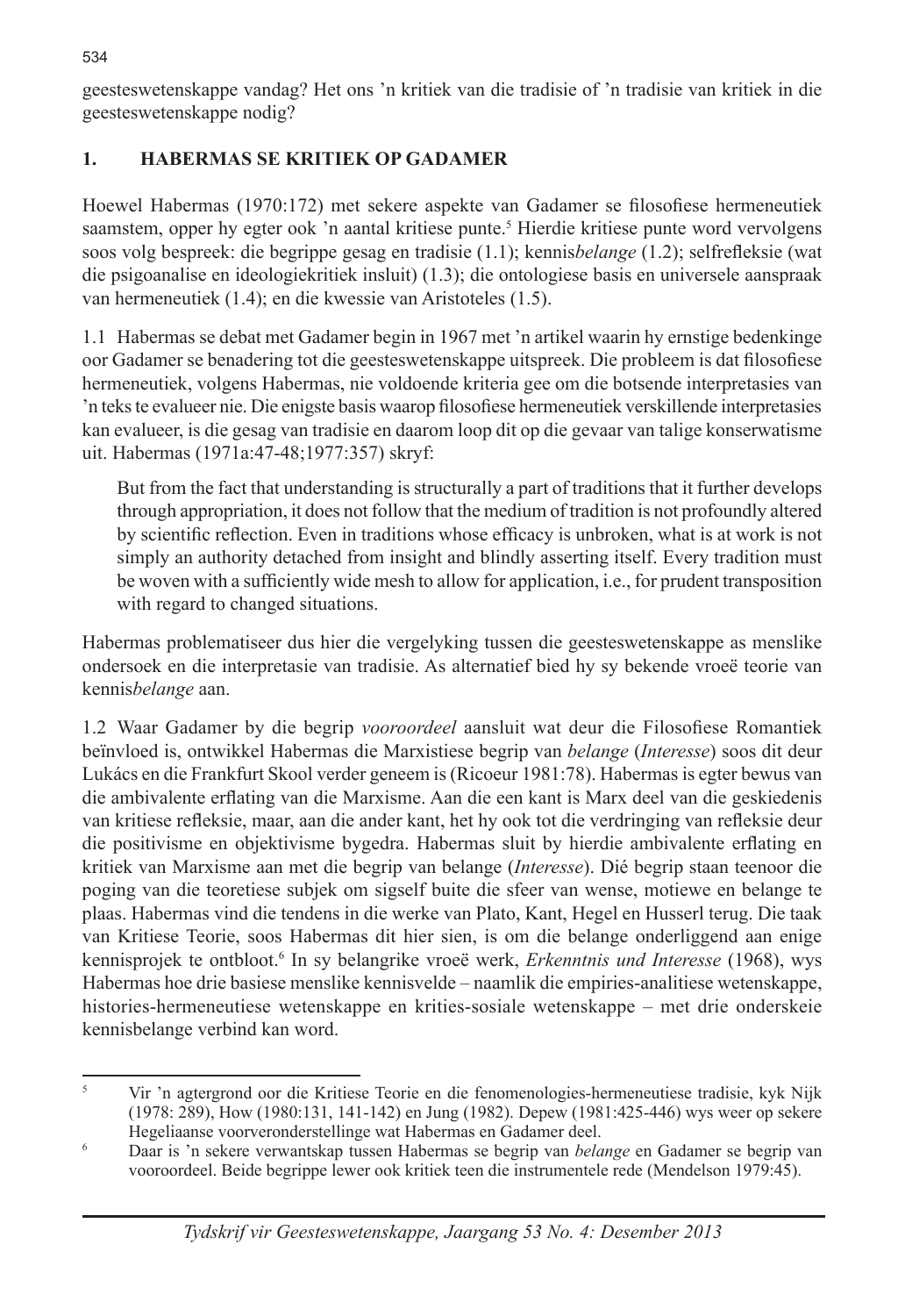In die *eerste* plek is daar die *tegniese belang* van die empiries-analitiese wetenskappe. Hier word gepoog om met behulp van algemene wette betroubaar te voorspel. Hierdie ingesteldheid fokus op die objektivering van die studie-objek om dit te manipuleer na gelang van die doelwitte van doel-rasionele handeling. In dié opsig kan die funksionering van die wetenskap en tegniek as ideologies verstaan word (Ricoeur 1981:90). Habermas (1972:309) beskryf dit as die "cognitive interest in technical control over objectified processes". In die *tweede* plek is daar die *praktiese belang* van die histories-hermeneutiese wetenskappe – vir doeleindes van hierdie bydrae die geesteswetenskappe. Hierdie wetenskappe fokus op die verstaan van tekste en menslike handeling.7 Dit bestudeer die betekenis van simboliese strukture in die kulturele wêreld, veral hoe hierdie betekenisse deur die tradisie oorgedra word (Habermas 1972:309). Habermas se probleem hier is die *oordrag van tradisie*. In sy alternatief moet daar helderheid gekry word oor die agent se selfverstaan asook die norme en kommunikatiewe reëls waarvolgens hy of sy optree. Vir Ricoeur (1981:81) staan Habermas hier, met voorbehoude, nader aan Gadamer as Marx. *Derdens* verwys Habermas (1972:310-311) na die *emansipatoriese belang* van die krities-sosiale wetenskappe en filosofie as Kritiese Teorie. Hierdie wetenskappe fokus nie op die beheersing van die natuur of kulturele oordrag (tradisie) deur verstaan nie, maar poog om die belange van die ander twee kennisvelde te ontbloot. In dié opsig geniet die krities-sosiale wetenskappe voorrang bo die geesteswetenskappe – en Gadamer se klem op tradisie. Die taak van die krities-sosiale wetenskappe is om die ideologiese verhoudinge, wat in die reëlmatighede van die empiries-sosiale wetenskappe en tradisies gestol het, te "ontvries." Hierdie asimmetriese verhoudinge kan slegs deur kritiek ingrypend verander word. So 'n kritiese benadering word deur die *belang* van emansipasie gelei, wat Habermas met *selfrefleksie* verbind.8

Gadamer fails to appreciate the power of reflection that is developed in understanding. This type of reflection is no longer blinded by the illusion of an absolute, self-grounded autonomy and does not detach itself from the soil of contingency on which it finds itself. But in grasping the genesis of the tradition from which it proceeds and on which it turns back, reflection shakes the dogmatism of life-practices. (Habermas 1971a:48;1977:357)

1.3 Met selfrefleksie bevry Kritiese Teorie sigself van 'n valse bewussyn sodat dit tot 'n bevrydende praxis kan lei (Wellmer 1971:72). Tydens sy debat met Gadamer beskryf Habermas selfrefleksie aan die hand van twee voorbeelde: psigoanalise en ideologiekritiek. In die psigoanalise word die waarheid van die psigoanalis se interpretasie van die pasiënt se neurose bevestig as die pasiënt hierdie interpretasie insien en so aanvaar.<sup>9</sup> So word die pasiënt gehelp om oor daardie beperkinge na te dink wat sy of haar gedrag vroeër beheers het. In 'n belangrike volgende skuif verplaas Habermas die analis-pasiënt-verhouding na die samelewing waar 'n sosiologiese teorie die "neurose" van die samelewing "diagnoseer" en korrek bewys word wanneer die individue in 'n samelewing, na wie die teorie verwys, die teoretiese interpretasie van hulle probleem op selfrefleksiewe wyse aanvaar. Deur so 'n selfrefleksiewe proses word die individu(e) bewus van sy/haar/hulle vermoë tot verset teen "feitelike" en "tradisionele" samelewingsmagte. Habermas

<sup>7</sup> Vir die hermeneutiese aspekte by Habermas, kyk Mendelson (1979:45-49) en Misgeld (1981:124-125). 8 Kyk How (1980:137) en Wolff (1975:821-822). McCarthy (1982:58) wys op Habermas se standpunt

dat kritiese teorie 'n gevaar loop om soos hermeneutiek in 'n "relativisme" te verval sonder selfrefleksie. Giurlanda (1987: 37) wys op die argument dat slegs Kritiese Teorie tot simmetriese verhoudinge in die praktyk kan bydra – daardie verhoudinge waarin arbeid en mag altyd op die spel is.

 $\dot{p}$  Vir Habermas se eie siening van psigoanalise sien (1971b:139-150;1985:306-312). Vir die bespreking hiervan, kyk Mendelson (1979:64-65) en Hoy (1978:125).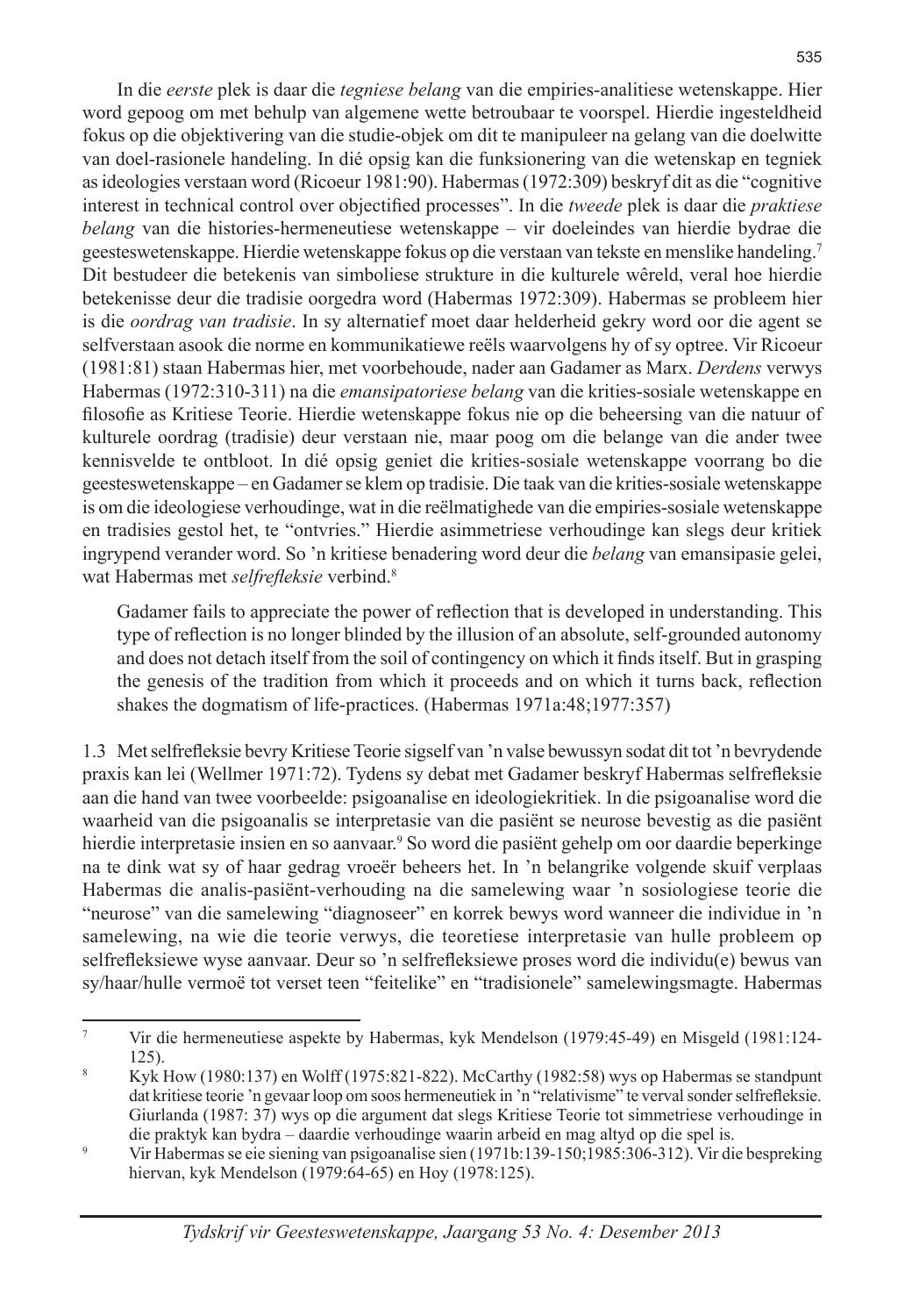voer aan dat sodra individue in die samelewing insig verkry het oor die veranderbare aard van sosiale norme of gestolde tradisies wat op hulle inspeel, die mag van hierdie norme of tradisies gebreek kan word en dat emansipasie daaruit kan vloei. So 'n emansipatoriese sosiologie maak dit dan moontlik om te wys hoe die empiries-analitiese en hermeneutiese kennisvelde die menslike potensiaal om die geskiedenis te beïnvloed, belemmer. Die empiries-analitiese wetenskappe is ongeïnteresseerd in die geskiedenis, omdat hulle die ontdekking van reëlmatighede in die samelewing verkeerdelik as onveranderlik beskou. In die hermeneutiese wetenskappe word die selfvormende proses van die mensdom belemmer "... omdat dit toelaat dat die gegewe betekenisse wat in die tradisie van 'n samelewing beliggaam word tot gefikseerde groothede stol" (Romm 1987:190-192). Hier ontstaan dus 'n grondige verskil tussen Gadamer se klem op tradisie in sy filosofiese hermeneutiek en Habermas se klem op kritiese selfrefleksie in sy Kritiese Teorie (Mendelson 1979:59-60). In terme van hierdie bydrae kan daar gesê word dat Habermas die kritiek van die tradisie bo die tradisie van kritiek kies.

Vanuit die begrip van kritiese selfrefleksie vloei Habermas se begrip van *ideologiekritiek*. 10 Waar misverstaan en verstaan nie in die filosofiese hermeneutiek deur 'n beroep op verklarende beginsels geskei word nie, meen Habermas egter dat dit juis nodig is in die geval van ideologie, wat dui op 'n sistematiese (patologiese) verwringing van kommunikasie. Met die begrip van verwringing (of verdraaiing) is daar dan 'n band tussen ideologiekritiek en psigoanalise. So kom die psigoanalitiese begrip van sensuur op 'n politieke wyse by die krities-sosiale wetenskappe uit. Kortom: Die kritiek teen filosofiese hermeneutiek is dat dit in 'n idealisme van *Sprachlichkeit* verval vanweë die klem op taal en dialoog wat faktore soos mag en arbeid verwaarloos.

It makes good sense to conceive of language as a kind of metainstitution on which all social institutions are dependent; for social action is constituted only in ordinary language communication (*umgangssprächlicher Kommunikation*). But this metainstitution of language as tradition is evidently dependent in turn on social processes that are not reducible to normative relationships (*Zusammenhangen*). Language is *also* a medium of domination and social power; it serves to legitimate relations of organized force (*Gewalt*). Insofar as the legitimations do not articulate the power relations whose institutionalization they make possible, insofar as these relations merely manifest themselves in the legitimations, language is *also* ideological. Here it is a question not of deception within a language but of deception with language as such. Hermeneutic experience that encounters this dependency of the symbolic framework on actual conditions (*faktischen Verhältnissen*) changes into critique of ideology. (Habermas 1971a: 52-53;1977: 360)

Habermas het hier duidelik Gadamer se siening, dat konsensus uit dialoog spruit, in die visier. Hoe kan Gadamer verseker dat die ooreengekome konsensus nie sekere verhoudings van dwang beliggaam nie? Het hy die middele om dit wat buite konsensus lê – bv. mag en arbeid – te hanteer? Habermas staan krities teenoor Gadamer se aanname dat buite die dialoog geen norm of standaard bestaan waarvolgens die "waarheid" of die "valsheid" van die ooreengekome "konsensus", vasgestel kan word nie (Held 1980:314). Habermas daarenteen is juis op so 'n standaard buite dialoog geïnteresseerd. Hy noem dit 'n *diepte-hermeneutiek* wat fokus op verwronge kommunikasie, soos dit in die magsverhoudinge van 'n samelewing na vore kom. Diepte-hermeneutiek laat ruimte vir kritiek op die heersende tradisie van die dag met die oog op 'n alternatiewe toekoms.

<sup>10</sup> Oor die tekort aan refleksie by die hermeneutiek, kyk Habermas (1971b:131; 1985: 301). Volgens Habermas ondersteun (1971b:126, 130; 1985:298, 300) Chomsky en Piaget sy standpunt dat sekere vorme van rasionaliteit taal voorafgaan.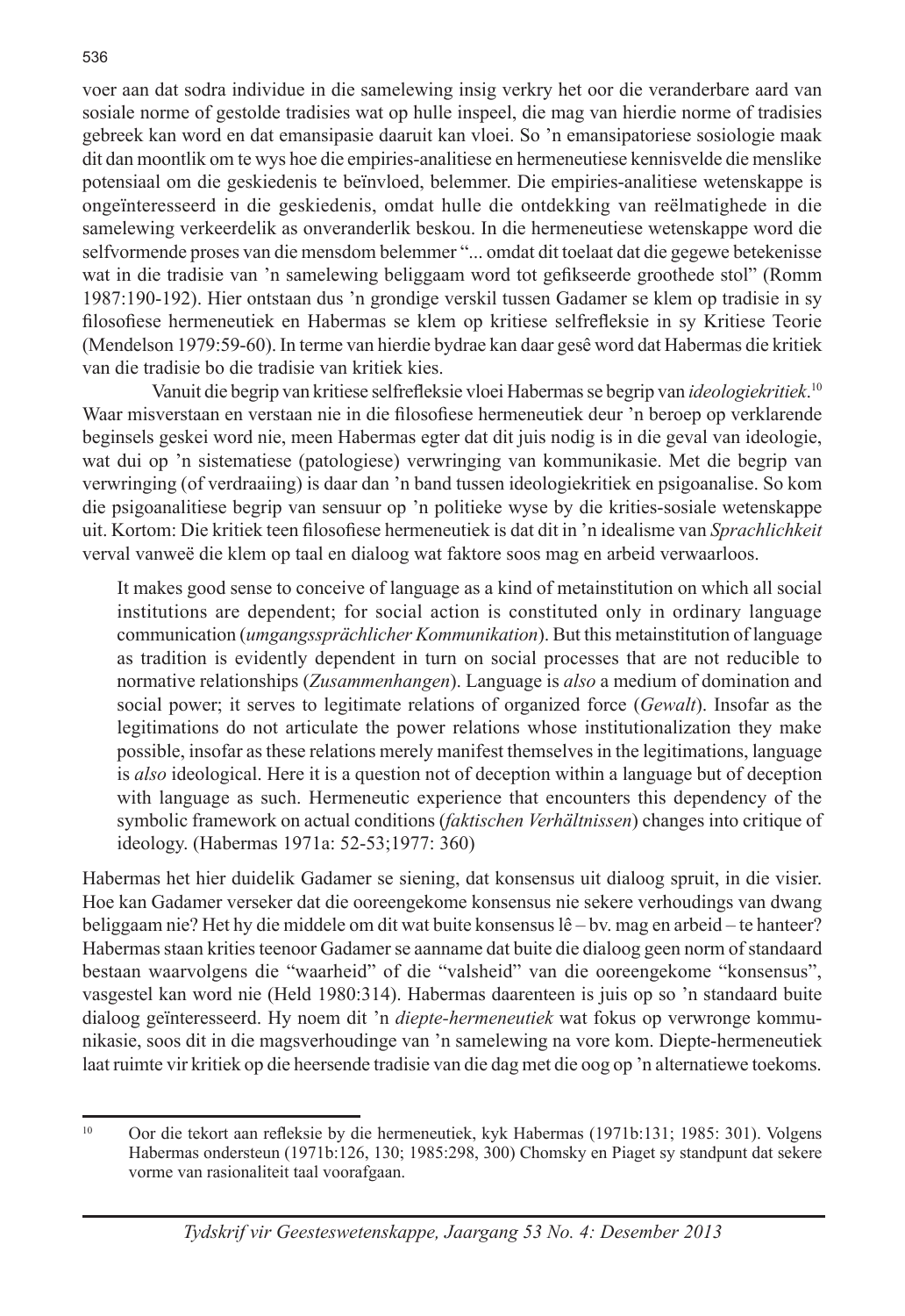Dit beteken dat ideologieë nie bloot met verstaan aangepak kan word nie, maar dat dit verklaringsprosedures, soos byvoorbeeld die psigoanalise en ideologiekritiek, benodig.

1.4 Onderliggend aan Habermas se kritiek op Gadamer is die ontologiseringsmotief. Hiermee word bedoel dat die Syn ons verstaan of konsensus voorafgaan. Soos Heidegger gee Gadamer prioriteit aan Syn bo bewussyn – hy praat saam met die digter van "das Gespräch, das wir sind" en beskou *Sprachlichkeit* as ontologiese gegewe – die milieu waarin ons beweeg.11 Habermas (1971b:123;1985:296) het probleme met hierdie ontologiese skuif waar die Synservaring dialogiese verstaan voorafgaan.12 Vir Habermas kan Synservaring nie tot die paradigma van kommunikatiewe handeling gekanoniseer word nie. Volgens hom sou hy die ontologiese voorveronderstellings van die hermeneutiek deel indien ideologiese fenomene bloot met die uitoefening van vraag en antwoord reggestel kon word. Dit is egter nie moontlik nie en daarom kies hy (Habermas 1971b:155-156;1985:315-317) vir 'n ideologiekritiek wat verby die beperkinge van die tradisie en gesag stuur. Op hierdie punt kom selfrefleksie, emansipasie en psigoanalise in die prentjie. Selfrefleksie kan nie in 'n vooraf-konsensus (die heersende selfverstaan) gevind word nie, want vooraf bestaan gebroke kommunikasie. Ricoeur (1981:81) beskryf Habermas se posisie hier soos volg: "One cannot speak with Gadamer of the common accord which carries understanding without assuming a convergence of traditions that does not exist, without hypostatising a past which has always been distorted 'communicative competence'."

1.5 In die laaste plek verskil Habermas ook met Gadamer oor die toepassingsmoontlikhede van Aristoteles in ons tyd. In dié opsig kan daar vier opmerkings gemaak word (Bernstein 1983:188-190). Die *eerste* (filosofiese) punt is dat Aristoteles se etiek en politiek intrinsiek met sy opvattings van metafisika, fisika, sielkunde en biologie saamhang. Gevolglik kan dié projek nie sonder meer in die kontemporêre wêreld toegepas word nie. Die *tweede* (politiese) punt is dat baie denkers wat by Aristoteles se etiek en politiek aansluiting vind in 'n neo-konserwatiewe rigting beweeg. In die geval van Duitsland, byvoorbeeld, het die samevloeiing van neo-Aristotelianisme en bourgeois-konserwatisme tot ideologiese misbruik gelei. Verder neig neo-Aristotelici ook om Aristoteles as wapen teen die erflating van die Verligting of moderniteit te gebruik. Die *derde* punt is 'n kwalifisering van die vorige twee en dit verskaf 'n goeie konteks om Habermas se filosofiese projek te verstaan. Hoewel Habermas die skadukant aan die Verligting erken – nl. positivisme, sciëntisme, relativisme, emotivisme en die instrumentele rede – gee hy nogtans nie die emansipatoriese potensiaal in die moderne projek op nie. Wat benodig word, is 'n dialektiese sintese tussen die antieke en die moderne wat nie beteken dat mens jou rug moet draai op die moderne nie. *Vierdens*, gaan dit oor die rol van *praxis* in die kontemporêre wereld. Indien praxis (handeling) ons erns in die kontemporêre wereld is, dan is dit nodig om helderheid oor sekere "kritiese standaarde" te verkry wat praxis op 'n rasioneel verantwoordbare wyse kan lei. Dit beteken nie eenvoudig bloudrukke nie, maar aan die ander kant kan die eis vir omvattende teorie van rasionalitiet nie ontduik word nie. Bernstein (1983:190) skryf: "This is what Habermas means when he speaks of the foundations of a critical theory of society. And for all the virtues of Aristotle and the lessons we can learn from him and his texts, neo-Aristotelianism is not sufficient ..."

<sup>11</sup> Kyk hieroor Misgeld (1976:165), Hoy (1978:121) en Ricoeur (1981: 86-87). 12 Habermas (1971b:151;1985:313 skryf): "Indeed, *the implicit knowledge of the determinants of systematically distorted communication*, which is presupposed by the depth-hermeneutical use of communicative competence, *is enough to call into question the ontological self-conception of hermeneutics*, which Gadamer, explicates, following Heidegger.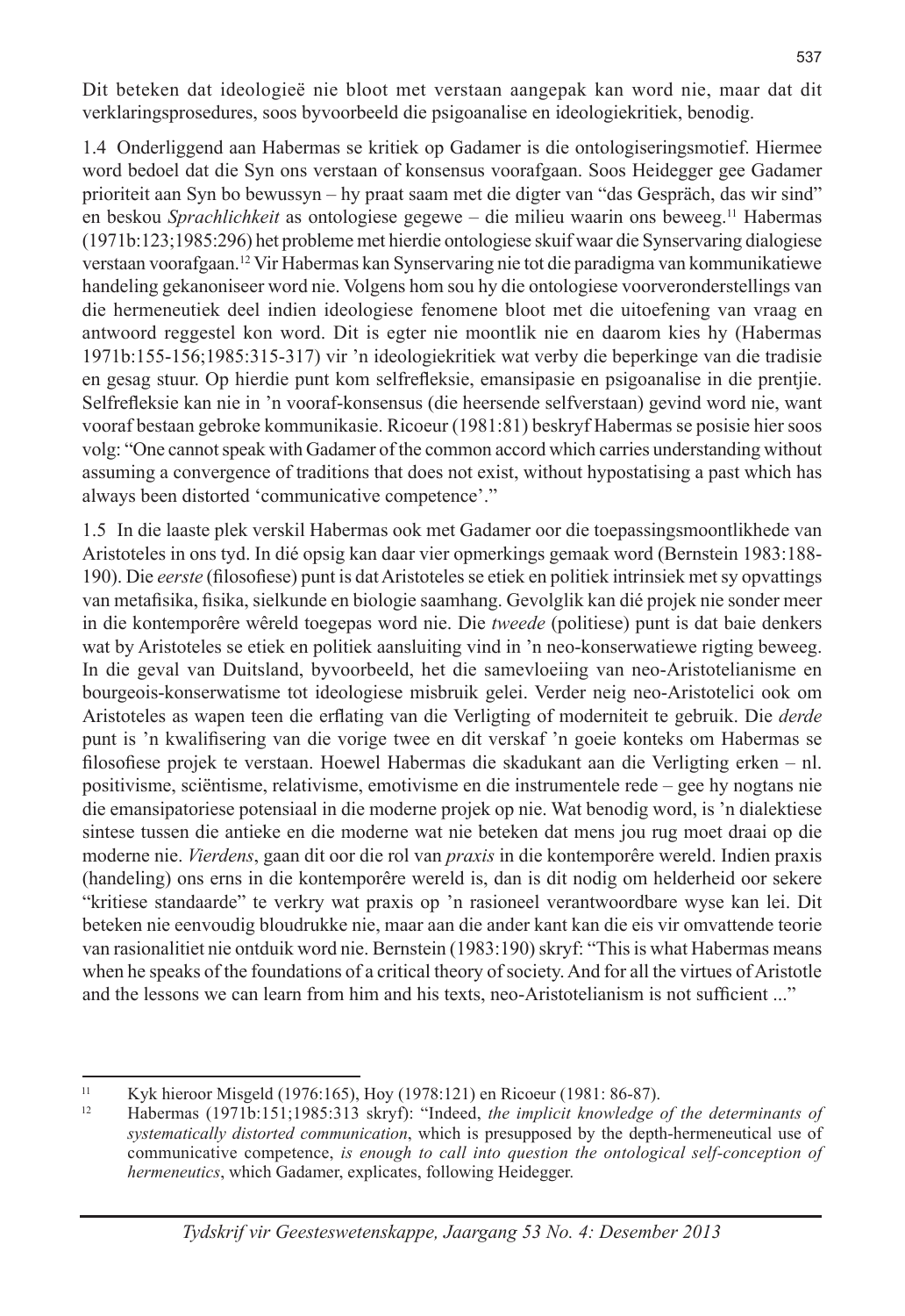## **2. GADAMER SE ANTWOORD AAN HABERMAS**

538

Na Habermas se openingsbydrae in die debat het Gadamer hom onmiddellik in 1967 geantwoord (Gadamer 1971a:57-82;1985a:274-292). Vir doeleindes van hierdie bydrae is dit insiggewend om met die openingsinne van Gadamer (1971a:57; 1985a:274) se antwoord op Habermas te begin:

It is the task of a philosophical hermeneutics to reveal the full scope of the hermeneutical dimension of human experience and to bring to light its fundamental significance for the entirety of our understanding of the world, in all the forms which that understanding takes: from interpersonal communication to social manipulation, from experience of the individual as a member of society to his experience of that society itself, from the tradition comprised of religion and law, art and philosophy, to the liberating, reflective energy of the revolutionary consciousness. Even so, the individual scholar necessarily begins from limited experiences and limited fields of experience.

Met hierdie invalshoek sal die rekonstruksie van Gadamer se antwoord, wat hier volg, dieselfde temas soos in die vorige afdeling (Habermas) aanspreek: tradisie en gesag (2.1), selfrefleksie en psigoanalise (2.2—2.3), die ontologiese motief (2.4) en die Klassieke nalatenskap en toepassing van praktiese filosofie by Aristoteles (2.5).

2.1 Anders as die Verligting kies Gadamer nie die rede bo tradisie nie, maar plaas beide in 'n kreatiewe verhouding. Hierdeur word tradisie as 'n lewende aspek van verstaan en onmisbare deel van ons kulturele lewens verdedig. Tradisie val nie bloot met die historiese *status quo* of gevestigde voorregte en waardes saam nie.13 Vir Misgeld (1979:177) is daar in Gadamer se oeuvre geen bewyse dat hy nostalgies aan 'n spesifieke regeringsisteem, waarde, godsdiens, familieopvatting of selfs 'n skool in die filosofie vasklou nie. Gadamer (1971a:71;1985a:284) skryf: "That my position amounts to the same thing as an absolutization of cultural tradition, however, seems to me an erroneous position." In sy alternatief op die Verligting se kritiek van tradisie, wys Gadamer daarop dat tradisie voor die moderne era 'n legitieme bron van gesag en basis van kennisaansprake was – veral die gesag van heilige en kanonieke geskrifte. Gevolglik is tradisie nie die dooie gewig van 'n ongereflekteerde verlede wat denke in die hede smoor en verwring nie, maar is dit 'n bron wat denke in die hede moontlik maak – 'n voorwaarde vir denke self. Om hierdie posisie oortuigend te maak, werk Gadamer met 'n dinamiese opvatting van tradisie (Lawn e.a. 2011:141).

'n Dinamiese opvatting van tradisie breek met die moderne kennisbegrip waar daar 'n skerp onderskeid tussen subjek en objek getref word. In Gadamer se weergawe van menslike verstaan word die idee van 'n sterk kennende subjek afgewys – die tipe kennende subjek soos Descartes dit gekonsipieer het. Gadamer se subjek word eerder deur *vooroordele* gekonstitueer. Vooroordele is die linguistiese praktyke wat uit 'n spreker se tradisie spruit. Kortom: Om in 'n taal te lewe beteken dat jy deel kry aan 'n perspektief en bepaalde wêreldbeskouing van daardie taal self. Taal gee mens 'n beskouing van die wêreld en is altyd beperk en gewortel in 'n spesifieke kultuur en historiese plek (Lawn e.a. 2011:141). Vooroordele en tradisie (en die medium waarin dit beweeg)

<sup>13</sup> Gadamer se opvatting van tradisie word deur Hoy (1978:126-127) eerder met die "kritiese geskiedenis" van Nietzsche, asook met Heidegger se opvatting van die geskiedenis in *Sein und Zeit* verbind. Om die syn te benader as "bestendige teenwoordigheid" is 'n versaking van die werklike rol van tradisie, deurdat die historiese dimensie van die Syn ontken word.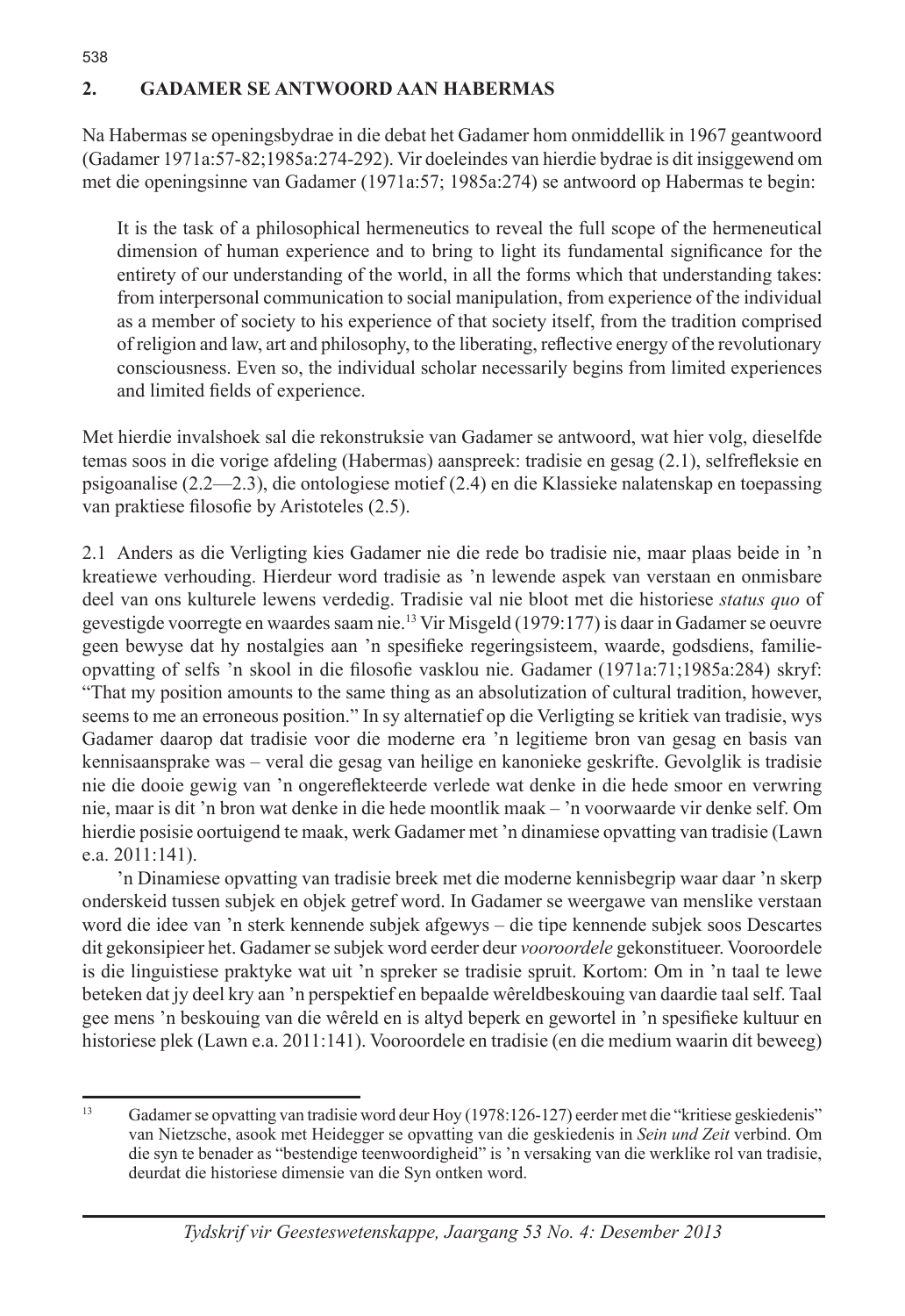is egter nie staties nie, maar dinamies soos hierbo gestel. Tradisie is vir Gadamer 'n dinamiese, veranderende en kreatiewe krag wat konstant determineer en gedetermineer word. Subjek en objek is sodoende in 'n kreatiewe spel op mekaar aangewese (Lawn e.a 2011:142). Gadamer werk hierdie dinamiese opvatting van subjek en tradisie verder met die volgende begrippe uit: spel, werkingshistoriese bewussyn, die hermeneutiese sirkel en die versmelting van horisonne.

 In die eerste gedeelte van Gadamer se belangrikste werk, *Wahrheit und Methode*, verkry *spel* 'n estetiese betekenis (Gadamer 1975a:97;2004:103). Met die spel-metafoor wys Gadamer (anders as Kant) daarop dat die subjek en die objek, by die ervaring van kuns, op mekaar betrek is. Hiervolgens bestaan 'n skildery, gedig of beeldhouwerk nie uitsluitlik in die bewussyn van 'n subjek nie. Die ervaring van 'n kunswerk word nie uitsluitlik deur die subjek bepaal nie, omdat die subjek in die ervaring van die kunswerk verander word.14 Hierdie ontologiese opvatting van spel werk ook deur na Gadamer se opvatting van geskiedenis en tradisie (deel 2 van *Wahrheit und Methode*), asook sy opvatting van taal as die medium van hermeneutiese ervaring (deel 3 van *Wahrheit und Methode*). Soos in die geval van kunswaarneming word taal nie uitsluitlik in die bewussyn van die individuele subjek gegrond nie, maar hoofsaaklik in die taalspel wat ons dialoog of gesprek noem (Wright 1998). Op soortgelyke manier word die bewussyn van elke mens deur die geskiedenis beïnvloed en staan dit oop vir die effekte of die werking (*wirkungsgeschichtliches Bewusstsein*) van die geskiedenis as spel. Kortom: 'n Mens se verstaan (bewussyn) van jouself in die wêreld (soos Heidegger dit stel) is altyd histories, talig en kontingent (Wright 1998). Hierdie gedagte word verder deur Gadamer se begrippe van die *hermeneutiese sirkel* en *horisonversmelting* geneem. Die hermeneutiese sirkel is 'n sirkulêre proses waardeur die geheel deur die dele en die dele deur die geheel verstaan word – verstaan word in dié sin bemiddel en nie metodies verseker en objektief geverifieer nie. Hierdie sirkulêre spel van deel en geheel in kuns, historiese interpretasie en interkulturele verstaan is natuurlik nou verwant aan die model van die gesprek of dialoog. Hier keer die (Platoniese) konsep van dialoog weer terug in die vorm van vraag en antwoord. Taal in die vorm van gesprek of dialoog lei ons dan na horisonversmelting. Horisonversmelting vind daar plaas waar 'n kunswerk, of 'n teks of enige ander kultuurverskynsel in 'n kritiese gesprek of dialoog met die verstaanshorison van die interpreteerder geplaas word.

2.2-3 Hierdie bondige bespreking van Gadamer se beskouing van tradisie en die rol van die werkingshistoriese subjek bied 'n goeie basis om sy kritiek op Habermas se begrip van selfrefleksie en die rol daarvan in die sosiale lewe te verstaan. Die selfrefleksiewe subjek, gewapen met die metodes van die wetenskap, kan volgens Gadamer sigself nie bevry van die tradisies wat hy of sy wil bestudeer nie. Historiese verstaan is nie aan die gebruik van 'n objektiverende metode ondergeskik nie. Soos hierbo bespreek, is historiese verstaan vir Gadamer 'n dialogies-talige verstaan wat nie volgens 'n model van self-refleksiewe kennis werk nie. Dit is eerder 'n openheid tot die ander (die saak) as 'n metodiese ingesteldheid. Gadamer ondersteun die ideaal van emansipasie in soverre dit 'n proses is, waar nuwe doelwitte voortdurend gestel word en so eie aan die ontwikkeling van die historiese en sosiale lewe is. Wanneer hierdie ideaal egter op volledige refleksie ingestel is, word dit vir Gadamer leeg en maak hy (1971a:75;1985a:286) die punt dat "[f]rom Husserl (in his doctrine of anonymous intentionalities) and from Heidegger (in his demonstration of the ontological abridgement inherent in the idealist concepts of subject and object) we have learned to see through the false objectification with which the concept of reflection

<sup>14</sup> Gadamer (1975a:102;2004:106) skryf (my vertaling): "Die verrukking van die spel, die fassinering wat dit uitoefen, bestaan presies uit die feit dat die spel meester van die spelers word. […] Dié wat poog om iets te doen, word as't ware iets mee gedoen. Die eintlike subjek van die spel [...] is nie die speler nie, maar die spel self."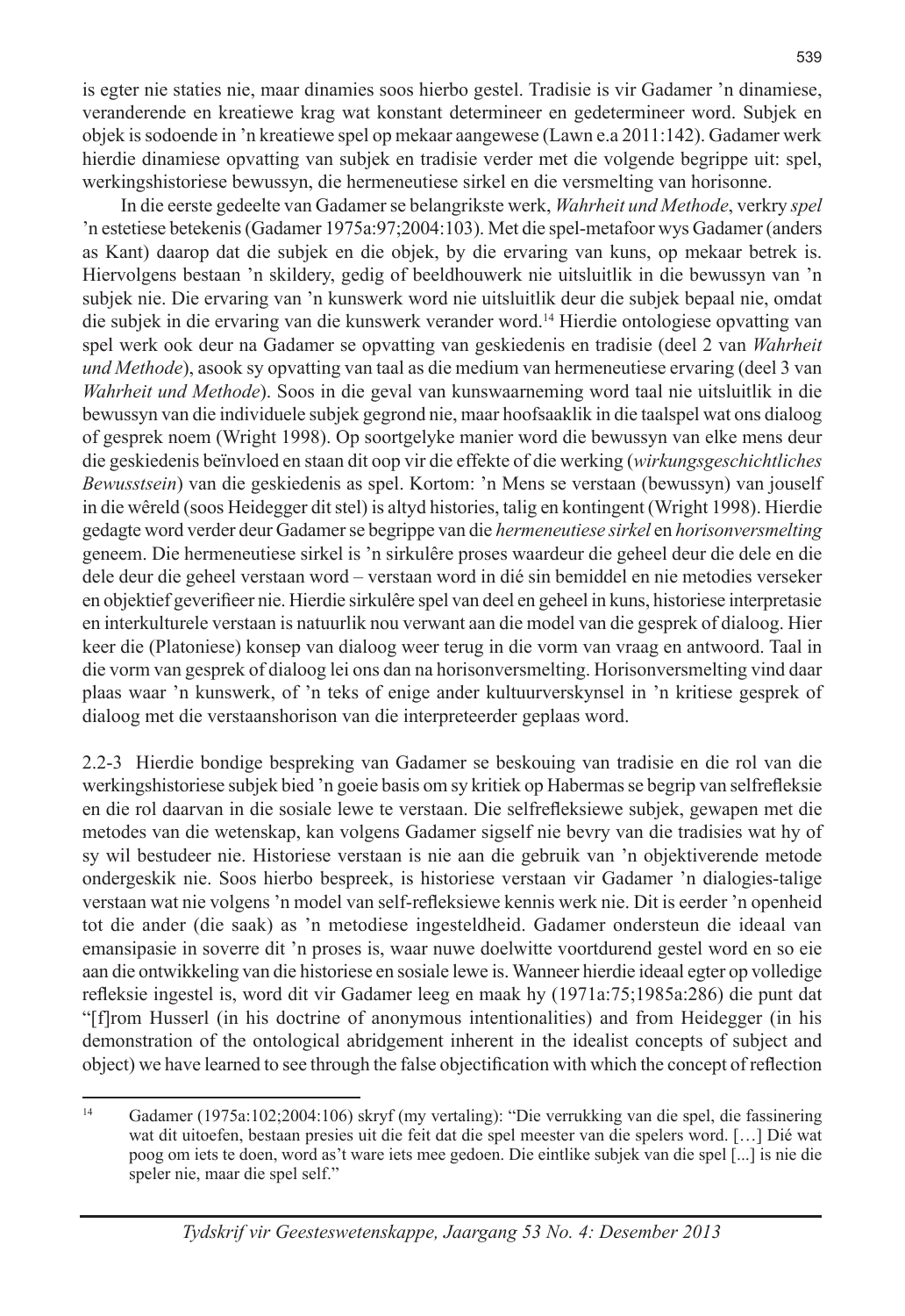is loaded." Gadamer verskil dus met Habermas se siening dat emansipatoriese selfrefleksie tot 'n volledige (volkome) individu en samelewing sal lei.15 In een van die min persoonlike momente van die debat gaan Gadamer (1975:534;2004:574) selfs sover as om Habermas as bloot net nog 'n moderne Robespierre te beskryf wat met die prediking van 'n abstrakte en rasionele moraliteit ons aan 'n verfynde regime van rasionaliteit uitlewer.16 Met ander woorde, Gadamer kritiseer die dogmatiese selfoorskatting van die mag van selfrefleksie.

 Gadamer se kritiek op Habermas se gebruik van selfrefleksie kan verder ook op laasgenoemde se gebruik van die modelle van psigoanalise en ideologiekritiek toegepas word. Daar is gesien dat Habermas meen dat Gadamer tradisie en taal te onskuldig sien en die verskuilde ideologiese belange daarin mis. Behalwe die probleem van rasionaliteit wat in die model opgesluit lê, is dit vir Gadamer ook 'n ope vraag of daar so soomloos van individuele patologieë na die sosiale sfeer oorbeweeg kan word.17 Hoy (1978:175) verwys in dié verband na die slotgedeelte van Freud se *Civilization and its Discontents* waar die analogie tussen die individu en die gemeenskap self bevraagteken word. Vir Gadamer wat die "gesonde skeptisisme" van Freud deel, is die gesag wat Habermas in 'n waarheidsteorie sien (via ideologiekritiek) in konflik met die begrip praxis – 'n punt wat hieronder (2.5) verder uitgewerk word. Indien die betekenis van suiwer rasionele konsensus aanvaar word, soos by Habermas, kom 'n belangrike verskil tussen die individuele en sosiale sfeer na vore.18 Gadamer (1971a:81-82;1985a:291) stel dit soos volg: "The emancipatory power of reflection to which the psychoanalist lays claim thus has its limit – a limit which is defined by the larger social consciousness (*gesellschaflichen Bewusstsein*) in terms of which analyst and patient alike understand themselves, along with everyone else."

2.4 Wat die ontologiese by Gadamer betref kan Habermas die punt van psigoanalise, soos bespreek, net maak as hy Gadamer se stelling dat hermeneutiek 'n universele aanwending het, kan omverwerp. Die hermeneutiek se aanspraak op universaliteit berus op die gedagte dat alle verstaan deur middel van taal geskied, wat Gadamer *Sprachlichkeit* noem. Gadamer (1975:450;2004:470) se beroemde stelling lui: Syn wat verstaan kan word is taal (*Sein, das verstanden werden kann, ist Sprache*). Soos Hoy (1978:123) uitwys, sluit filosofiese hermeneutiek egter ook *Sprachkritik* in. Dit is 'n kritiese beweging wat poog om die voorveronderstellings in enige diskoers te verhelder. In sy alternatief op *Sprachlichkeit* en *Sprachkritik* is Habermas van mening dat die konkrete situasie eerder aan die hand van sekere rasionele beginsels (ontleen aan die psigoanalise en ideologiekritiek) as meetinstrumente van die rede, getoets kan word. Daar is gesien dat hermeneutiese verstaan, vir Habermas, slegs een aspek van die werklikheid is – naas ander aspekte soos arbeid en mag.19 Hierteenoor staan Gadamer se ontologiese opvatting, soos by Heidegger, dat taal en wêreld gelykoorspronklik is en dat beide histories is. Sonder retoriek is geen sosiale praktyk moontlik nie. Arbeid en mag lê vir Gadamer nie buite taal nie, en die werklikheid geskied nie agter die rug van die taal nie.<sup>20</sup>

<sup>&</sup>lt;sup>15</sup> Kyk Ingram (1982:153) en Mendelson (1979:59-60, 70).<br><sup>16</sup> Hoy (1979:126) en Denou (1981:426) verwys no Godem

<sup>16</sup> Hoy (1978:126) en Depew (1981:436) verwys na Gadamer se opmerking dat Habermas 'n moderne Robespierre is. Hiermee reageer hy op Habermas (1971a:48;1977:357) se verwysing na hom as 'n tydgenootlike Burke.

<sup>17</sup> Kyk Nijk (1978:284): "Is het mogelijk, zinvol en gerechtverdigd het psychoanalytische model uit de sfeer van het pathologische over te brengen op het vlak van het normale sociale verkeer?"<br>Mendelson (1979: 67-68) wys op die gevaar van manipulasie in die model van psigoanalise.<br>Mendelson (1979: 65-66) gee Gedemer gelyk d

<sup>19</sup> Mendelson (1979:65-66) gee Gadamer gelyk dat hermeneutiek ook arbeid en mag insluit. Hy dink tog dat Gadamer hier van Habermas kan leer. Hy sluit aan by Ricoeur (1981:162) dat sekere aspekte

in taal tot stand kom, maar ander tot taal tot stand kom.<br><sup>20</sup> Kyk How (1980:140) en (1985:135-136, 140).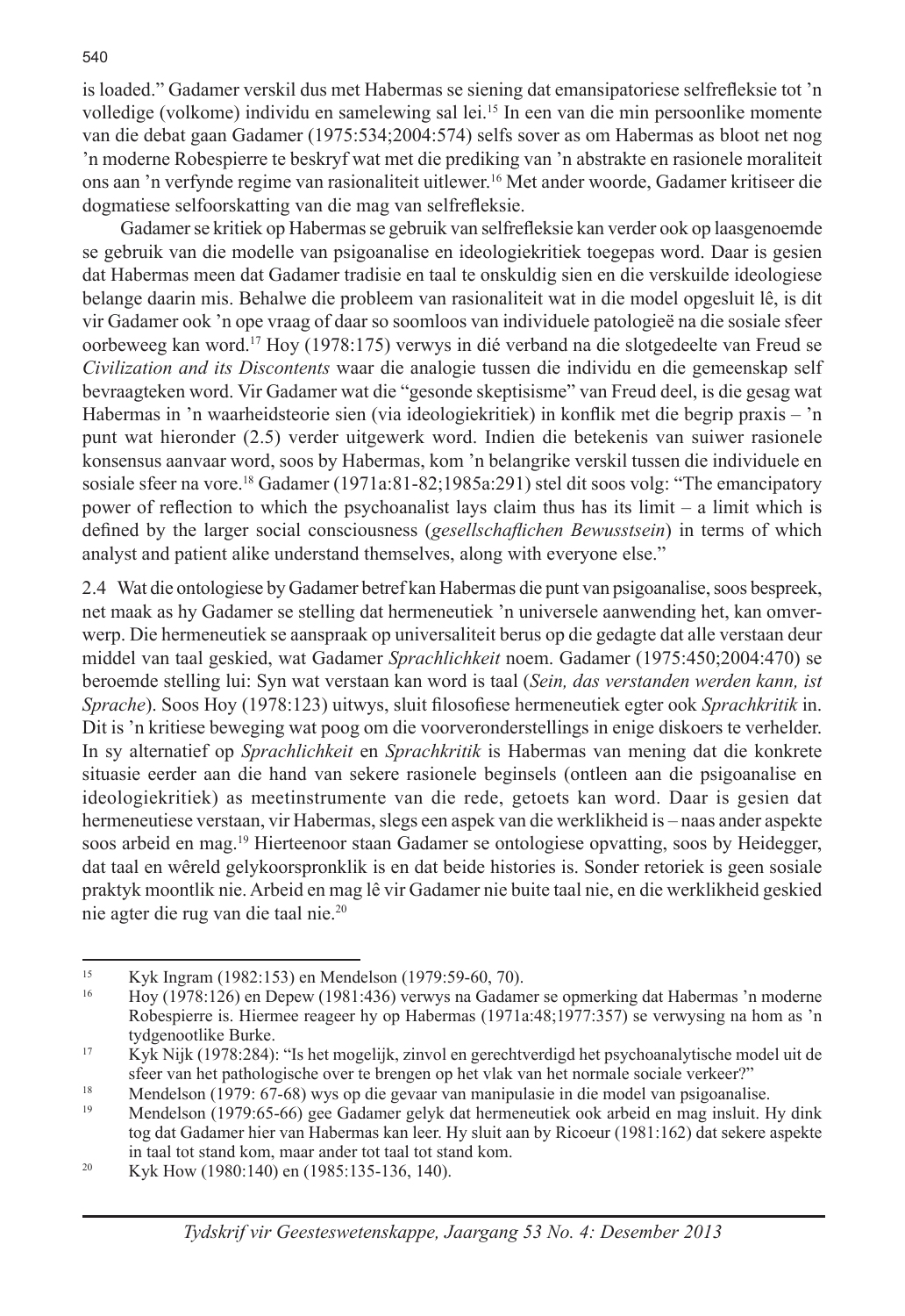That in no way means – Habermas's imputations notwithstanding – that the material existence of practical life is determined by the linguistic articulation of consciousness; it means simply that there is no social reality, with all its concrete compulsions (*realen Zwangen*), which does not also exhibit itself in a linguistically articulated consciousness. Reality does not happen "behind the back of language"; it happens behind the backs of those who live in the subjective opinion that they understand the world (or no longer understand it), and it happens in language as well. (Gadamer 1971a:75-76; 1985a:287)

Soos Hoy (1978:124) dit stel, kom taal nie voor die wêreld tot stand nie – beide taal en wêreld verskyn tegelyk. As die een verander, verander die ander ook. Vandaar Gadamer se opmerking hierbo dat taal en wêreld vervleg is. Die probleem van refleksie – die antitetiese verhouding tussen gees en wêreld, subjek en objek – word hierdeur getransendeer. Die wêreld is nie 'n onafhanklike objek van taal nie, want die wêreld bied sigself in taal aan.

2.5 Dit is bekend dat Gadamer in die uitwerk van sy filosofiese hermeneutiek 'n spesiale plek vir Aristoteles en sy nalatenskap inruim. Binne die konteks van die Habermas-Gadamer debat gaan dit hier oor die verhouding tussen teoretiese en praktiese kennis. Die Aristoteliese insig wat Gadamer verder neem is dat die suiwere teoretiese kennis van die goeie nie vanself na die goeie lewe lei nie. So 'n kennis is leeg in vergelyking met praktiese verstaan wat in aktuele situasies ingebed is. Dit is op hierdie punt dat Gadamer van mening is dat Aristoteles se begrip van praktiese wysheid (*fronesis*) steeds relevant in die kontemporêre filosofiese debat is.21 Gevolglik is dit onbillik om alle neo-Aristoteliese denkers as konserwatief of anti-modernisties te interpreteer. Gadamer wil deur die begrip *fronesis* wys op die verhouding tussen die universele en die partikuliere. In universele rasionele projekte of ondersoeke kan daar nooit ontvlug word van die rol van die partikuliere praxis nie. Daarom is hermeneutiek altyd ook praktiese filosofie. Gadamer is dus van mening dat filosofiese hermeneutiek 'n bydrae lewer om die menslike praxis te verstaan, en dat Kritiese Teorie hier nie die alleenreg het nie.

### **3. HABERMAS EN GADAMER NA DIE DEBAT**

Soos goeie gespreksgenote het beide Habermas en Gadamer uit hulle debat met mekaar geleer. Gadamer kon, danksy die debat, weer na die kritiese potensiaal van sy filosofiese hermeneutiek kyk. Dit is veral die geval daar waar objektiewe selfmisverstande so verbeter word dat individuele vryheid verhoog kan word. In die proses reageer Gadamer op die digotomie tussen tradisie en refleksiewe toeëiening daarvan, soos Habermas dit formuleer, soos volg: Mense kan hulleself ongetwyfeld uit 'n gegewe tradisie reflekteer, maar die tradisie wat dan verkry word, word slegs verstaanbaar deur kritiese vraagstelling en betekenisverwagtings wat in die geheel nooit deur refleksie deursigtig gemaak kan word nie. Vir Gadamer is hermeneutiese refleksie veral nodig waar die beperktheid van proposisionele logika sigbaar word (Gadamer 1971b:288). So word "verstaanbare gesprek" teen meetbare proposisionele logika in taal gestel. Hermeneutiek herinner ons daaraan dat elke menslike taal in dialoog begrond is. Proposisies is nie alles nie (Grondin 1994:132). Hermeneutiek as krities-refleksiewe kennis maak ons bewus wat by 'n gegewe proposisie op die spel is en watter eise die waarheidsaansprake daarvan stel. Proposisies kan natuurlik verkeerd bewys word deur logiese kriteria, maar dit is 'n ope vraag of ons daardeur die

<sup>&</sup>lt;sup>21</sup> Kyk Duvenage  $(2013)$ .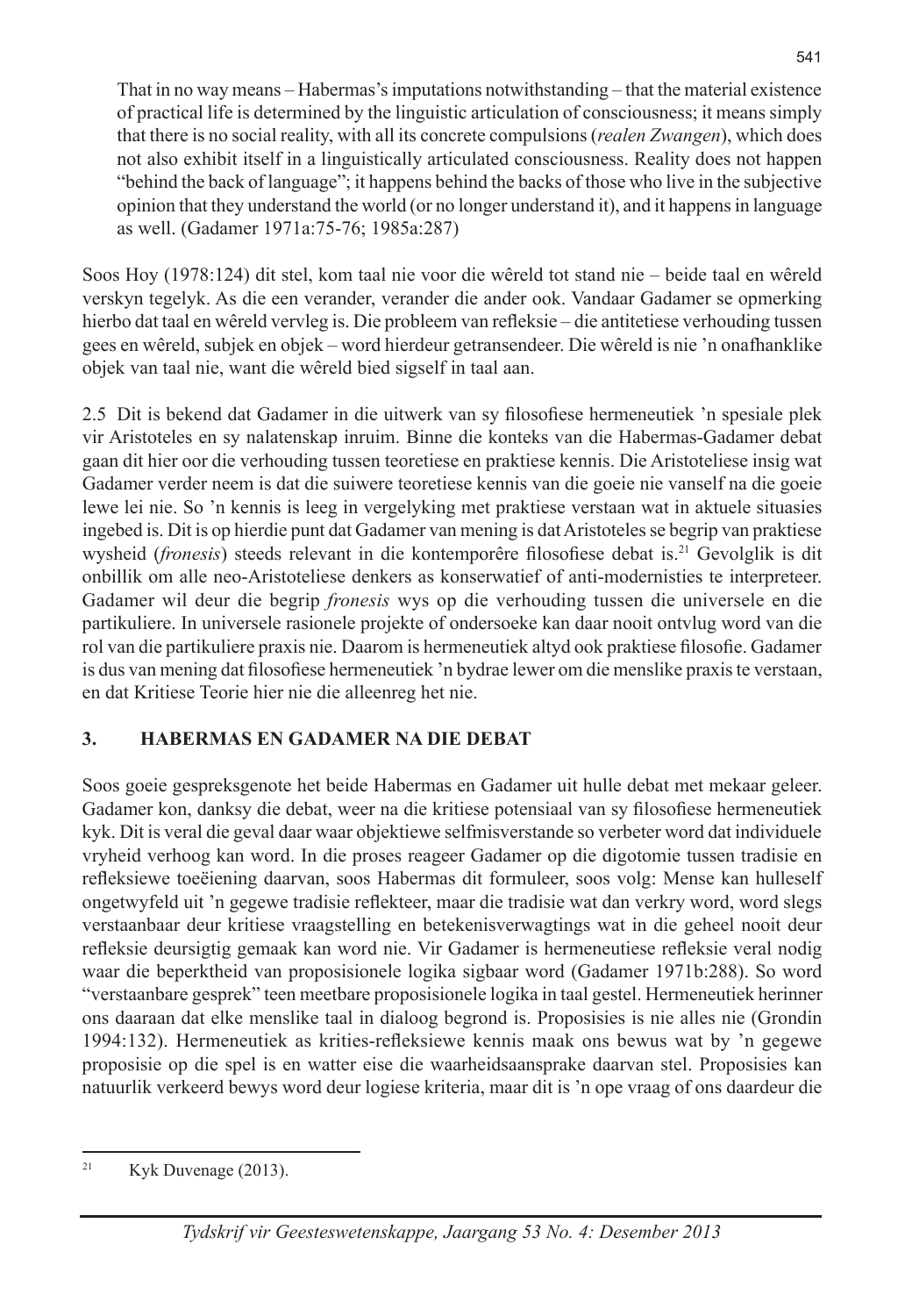"siel van die gesprek" (Plato) tref (Gadamer1971b:288). Dit dui op die binne-gesprek (*inner conversation*) wat altyd anderkant proposisies lê – en waarop hermeneutiek as krities-refleksiewe kennis ons bedag maak (Grondin 1994:133).

 Habermas het, op sy beurt, nog meer van dié debat geleer. Die vroeëre Habermas van die 1960's het selfrefleksie (via ideologiekritiek en psigoanalise) gebruik om by 'n geëmansipeerde samelewing uit te kom – sy diepte-hermeneutiek. In die 1970's het Habermas egter hierdie program van selfrefleksie, en die poging om Kritiese Teorie in 'n emansipatoriese kennisbelang te begrond, laat vaar. In die plek daarvan het die begrip kommunikasie ingeskuif. Die idee dat Kritiese Teorie in kommunikasie begrond word, is volgens Ingram (1987:17-18) een van die belangrikste gevolge van sy debat met Gadamer. Dit het het uiteindelik in Habermas se *magnum opus*, die *Theorie des kommunikativen Handelns* (1981) neerslag gevind. In die plek van die paradigmas van psigoanalise en ideologiekritiek kom nou kommunikatiewe taalgebruik – die universele legitimiteit van ooreenkoms wat in taal ingebed is. Hierdie denkskuif van Habermas het daartoe bygedra dat kommentatore die mening toegedaan is dat die verskil tussen Gadamer en Habermas later in die 1980s nie so groot as ten tye van hulle debat (1967–1971) was nie.22 Die vraag bly egter staan of Habermas met die beweging weg van 'n sosiologiese model van selfrefleksie en psigoanalise na die *ideale gespreksituasie* van kommunikasie inderdaad nader aan die hermeneutiese posisie gekom het?23 Die antwoord hierop is dubbelsinnig. Al het Habermas nader aan die hermeneutiese posisie gekom, het hy steeds 'n probleem met die ontologiseringsmotief en taalidealisme by Gadamer. Filosofiese hermeneutiek handhaaf 'n optimisme oor taal (as dialoog) as sou dit genoegsaam wees om sosiale misstande op te los. Hierteenoor verdedig die latere Habermas (1984:15) steeds sekere standaarde in kommunikasie (nl. kritiseerbare geldigheidsaansprake) hoewel hy dit nou in die vorm van sosiale rekonstruksie in die "... know-how of subjects who are capable of speech and action ..." plaas (Feldman 2005:311-312). In die proses word Habermas (1996:322) se begrip van die *ideale gespreksituasie* ook as *ideale kommunikasiegemeenskap* herformuleer. "In this sense communicative action refers to a process of argumentation in which those taking part justify their validity claims before an ideally expanded audience. ... Participants in argumentation proceed on the idealizing assumptions of a communication community without limits in social space and historical time."

### **4. DIE KRITIEK VAN TRADISIE EN DIE TRADISIE VAN KRITIEK IN DIE GEESTESWETENSKAPPE**

Dit is duidelik dat een van die sentrale aspekte in die debat tussen Habermas en Gadamer, en die nagevolge daarvan, die kwessie van *kritiek* is. Het ons 'n interpretatiewe of sosiale kritiek in die geesteswetenskappe nodig? En watter rol speel tradisie en rasionaliteit hier? Het ons 'n kritiek

<sup>22</sup> Kyk Bernstein (1983:190-196) en How (1980:132). Ingram (1987:188) sluit met die aanhaling van Habermas by die punt aan: "...participants in discourse know, or at least they are able to know, that even the presuppositions of an ideal speech situation is only necessary because convictions are formed and contested in a medium that is not 'pure' nor removed from the world of appearance in the manner of Platonic ideals." Lawrence (in Gadamer 1985b:xvii–xviii) skryf: Like critical theory, to which it admittedly bears many similarities, the philosophical hermeneutics that began in the Marburg of the 1920s is not so much a philosophy as an antidote to philosophical dogmatism. It is a kind of 'negative

 $\frac{23}{2}$  Jean Grondin (2003: 311) skryf: "Emancipatory utopia has been replaced by a discourse ethics oriented to the hermeneutical model of coming to an understanding. In this way ideology critique has itself become more hermeneutical."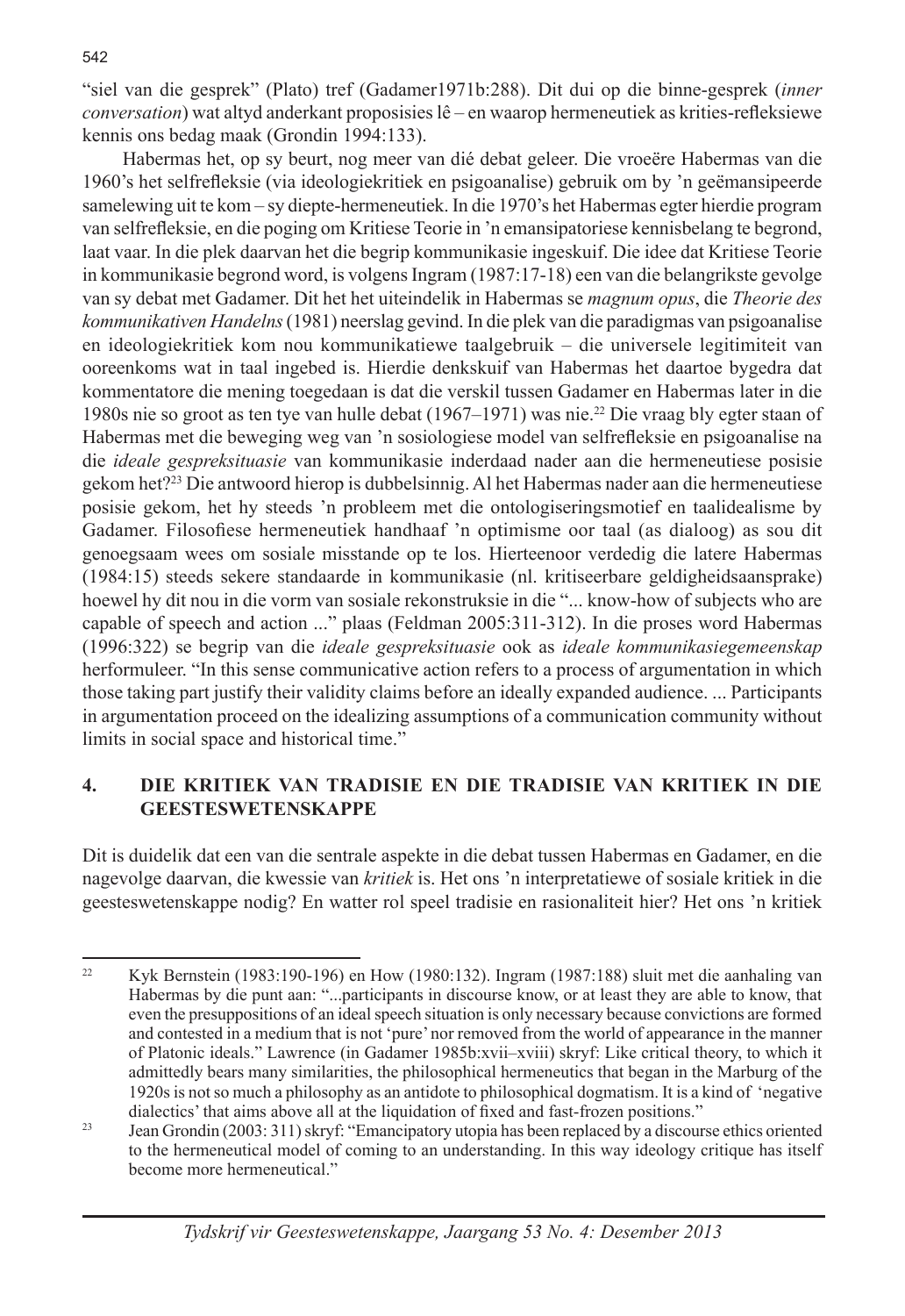van die tradisie of 'n tradisie van kritiek in die geesteswetenskappe nodig? Wat word bedoel met gees in die geesteswetenskappe? Moet die menslike gees ontologies opgevat word soos by Gadamer (in die naweë van Heidegger), selfrefleksief (die vroeëre Habermas) of via die argumentatiewe diskoers van kommunikatiewe handeling (die latere Habermas)?

 Om hierdie vrae te beantwoord, is dit die moeite werd om weer te kyk wat kritiek onderskeidelik vir Gadamer in hulle debat (en daarna) beteken. Gadamer se posisie kan opsommend as *ons interpretatiewe bestaan-in-die wêreld* beskryf word. Oor die kwessie van interpretatiewe of sosiale kritiek, voeg Gadamer min by. Sy standpunt is gewoon dat kritiek deur gewone hermeneutiese prosesse na vore kom – soos enige ander prakties-interpreterende handeling (Feldman 2005:316). Hier word filosofiese hermeneutiek praktiese filosofie. So 'n benadering is vir Gadamer (1976:108-109; 1981:111-112) niks anders nie as 'n hermeneutiek wat van sy eie filosofiese voorveronderstellings en implikasies bewus is. Die aanknopingspunt hier is Aristoteles se etiek. Indien 'n mens sy lewe teoreties rig, word die deug van *fronesis* (praktiese wysheid) veronderstel. In hierdie deug word teorie of die soeke na wysheid net so min ingekort as die belang van praxis. Hierdeur het Aristoteles die wisselwerking tussen teorie en praktyk mooi raakgesien. Die "teorie" van interpretasie is nie slegs 'n teorie nie, maar is 'n voortdurende bemiddeling tussen die partikuliere (lokale) en die universele. Enige universele (bv. 'n teorie of wetenskaplike program) wat die partikuliere misken, kan dus gekritiseer word. Dit bring ons by filosofiese hermeneutiek as 'n tradisie van kritiek. Hermeneutiese kritiek fokus veral op die verskraling van praxis deur tegniek. Volgens Gadamer moet die wetenskap met die lewenswêreld van die mens geïntegreer wees. Hierdeur word wetenskap en tegniek so gerekontekstualiseer dat die leefwêreld, polis en solidariteit gered kan word.24 Gesonde oordeelvermoë (*sensus communis*) word in die spel van dialoog, vraag en antwoord, tradisie en toepassing en vooroordeel en *kritiek* gevind (Ingram 1987:174-175).

 Habermas is uit die aard van die saak krities op Gadamer se optimisme oor die legitimiteit van ons hermeneutiese konteks. In sy latere werk maak Habermas die onderskeid tussen lewenswêreld en sisteem. Die lewenswêreld is die sfeer van simboliese reproduksie, met ander woorde die hermeneutiese sfeer van kommunikasie, interpretasie en verstaan. Aan die ander kant kan die ekonomiese en administratiewe sisteem die lewenswêreld verwring en kolonialiseer. In dié opsig kan kommunale tradisies en hermeneutiese vooroordele illegitiem gereproduseer word deur die ekonomiese en administratiewe sisteem wat die lewenswêreld kolonialiseer. In hierdie geval word die hermeneutiese prosesse van die lewenswêreld deur strategiese en materiële magte uit die ekonomiese en administratief-burokratiese sisteem verwring. Hierteen is Gadamer se antwoord dat indien kritiek gekommunikeer en verstaan moet word, kan dit nie anders as om hermeneuties te wees nie. Dit bring ons weer by die punt uit: Wat moet kritiek vandag wees? Moet kritiek vanuit die hermeneutiese proses benadering kom? Dit is Gadamer se posisie met die tradisie van kritiek. Of moet kritiek van buite die hermeneutiese proses kom? Dit is Habermas se kritiek van tradisie. Is daar enigiets betekenisvol buite die hermeneutiese proses? Vereis kritiek 'n spesiale metode of metodes (Feldman 2005:316-317)? Is die menslike gees 'n geval van kognitiewe selfrefleksie en argumentatiewe diskoers, of is die menslike gees, afgesien daarvan ook oop om

<sup>24</sup> Bernstein (1983: 150) skryf: "…for Gadamer the 'chief task' of philosophic hermeneutics is to 'correct the peculiar falsehood of modern consciousness' and 'to defend practical and political reason against the domination of technology based on science.' It is the scientism of our age and the false idolatry of the expert that pose the threat to practical and political reason. The task of philosophy today is to elicit in us the type of questioning that can become a counterforce against the contemporary deformation of praxis. It is in this sense that hermeneutic philosophy is the heir of the older tradition of practical philosophy."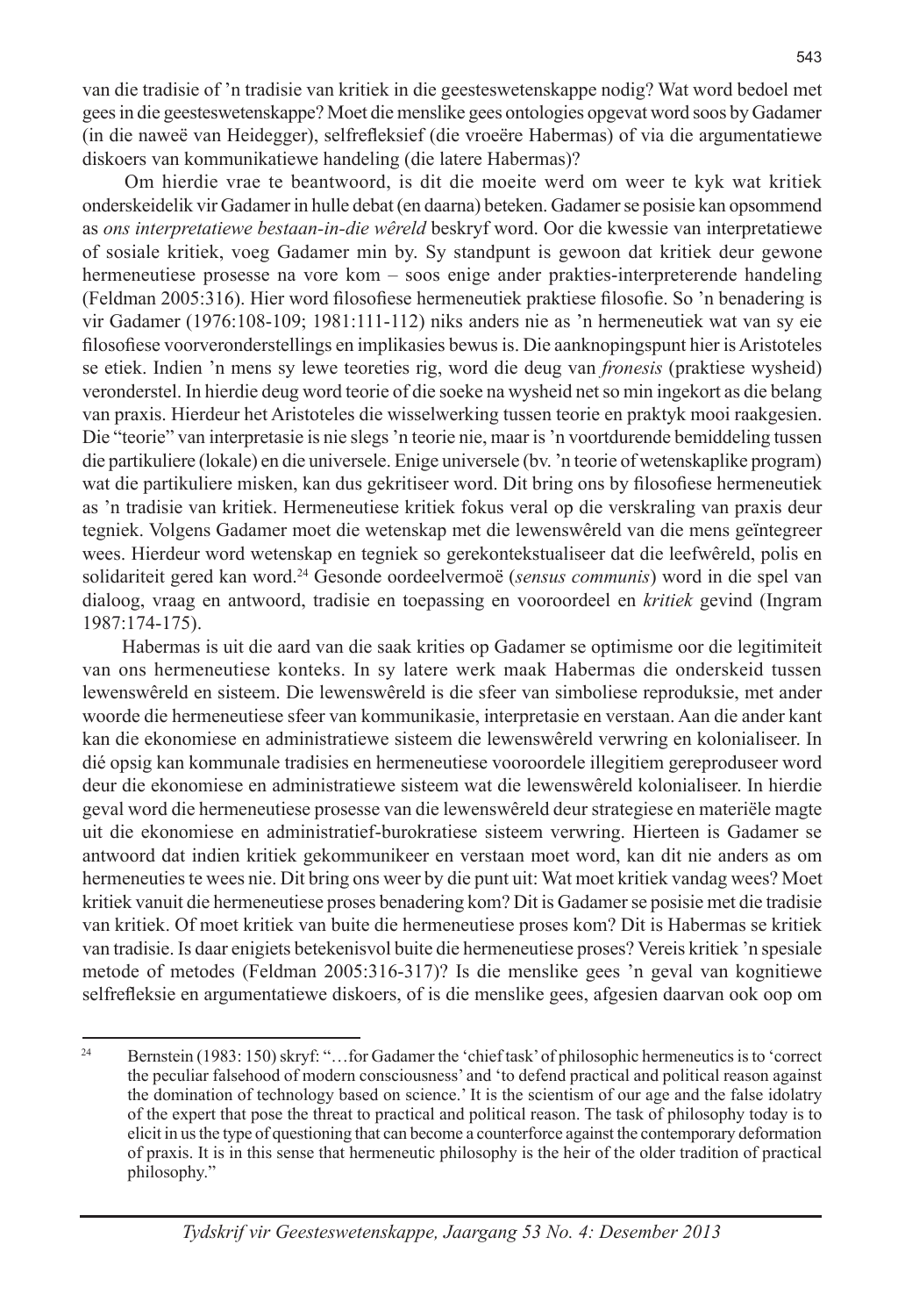ontvanklik te wees vir iets wat groter as die menslike gees is? Hierdie is die boeiende vrae wat op antwoorde wag indien dit ons erns is om oor die kwessie van die tradisie van kritiek en die kritiek van tradisie in die geesteswetenskappe na te dink en te besin.

### **BIBLIOGRAFIE**

- Bernstein, R.J. 1983. *Beyond Objectivism and Relativism: Science, Hermeneutics, and Praxis*. London: Blackwell.
- Cameron, W. 1996. On Communicative Actors talking past one Another. *Philosophy Today 40(1)*: 160-168.
- Depew, D. 1981. The Habermas-Gadamer Debate in Hegelian perspective. *Philosophy and Social Criticism 8*: 425-446.
- Duvenage, P. 2013. Praktiese wysheid (*fronesis*) in 'n verdeelde samelewing. *Litnet Akademies 10 (2) Augustus*: 577-601.
- Feldman, S. 2005. The Problem of Critique: Triangulating Habermas, Derrida, and Gadamer within Metamodernism. *Contemporary Political Theory* 4: 296-320.
- Gadamer, H-G. 1967. *Kleine Schriften I*. Tübingen, J.C.B Mohr.
- Gadamer, H-G. 1971a. "Rhetorik, Hermeneutik und Ideologiekritik. Metakritische Erörterungen zu *Wahrheit und Methode*." In K-O. Apel e.a. (Hrsg.): *Hermeneutik und Ideologiekritik*, pp. 57-82. Frankfurt: Suhrkamp. Hierdie antwoord aan Habermas het oorspronklik in Gadamer (1967:113-130) verskyn. Vir vertaling, kyk Gadamer (1985a).
- Gadamer, H-G. 1971b. "Replik." In K-O. Apel e.a. (Hrsg.): *Hermeneutik und Ideologiekritik*, pp. 283-317. Frankfurt: Suhrkamp. Hierdie is Gadamer se tweede antwoord aan Habermas. Vir vertaling, kyk Gadamer  $(1990)$ .
- Gadamer, H-G. 1975. *Wahrheit und Methode*. 4de uitgawe. Tübingen: J.C.B. Mohr. Vir Engelse vertaling kyk Gadamer (2004).
- Gadamer, H-G. 1976. *Vernunft im Zeitalter der Wissenschaft*. Frankfurt: Suhrkamp.
- Gadamer, H-G. 1981. *Reason in the age of science*. Vertaal deur F.G. Lawrence. Cambridge, Mass.: MIT Press.
- Gadamer, H-G. 1985a. "Rhetoric, Hermeneutics, and the Critique of Ideology." In K. Mueller-Vollmer (ed.): *The Hermeneutic Reader*, pp. 274-292. London: Blackwell.
- Gadamer, H-G. 1985b. *Philosophical Apprenticeships*. Vertaal deur R. Sullivan. Cambridge, Mass.: MIT Press.
- Gadamer, H-G. 1990. "Reply to my Critics." In G. Ormiston & A. Schrift (eds): *The Hermeneutic Tradition*, pp. 273-297. Albany: SUNY Press.
- Gadamer, H-G. 2004. *Truth and Method*. Vertaal deur J. Weinsheimer en D.G. Marshall. 2de hersiene uitgawe. New York: Continuum.
- Giurlanda, P. 1987. Habermas' critique of Gadamer. Does it stand up? *International Philosophical Quarterly 27*: 33-41.
- Grondin, J. 1994. *Introduction to Philosophical Hermeneutics*. New Haven: Yale University Press.
- Grondin, J. 2003. *Hans-Georg Gadamer. A Biography*. New Haven: Yale University Press.
- Habermas, J. 1967. "Zur Logik der Sozialwissenschaften." *Philosophische Rundschau 14 Beiheft 5*.
- Habermas, J. 1971a. "Zu Gadamers Wahrheit und Methode." In K-O. Apel e.a. (Hrsg.): *Hermeneutik und Ideologiekritik*, pp. 45-56. Frankfurt: Suhrkamp. Hierdie opening van die Habermas/Gadamer debat het oorspronklik in Habermas (1967) verskyn. Vir Engelse vertaling, kyk Habermas (1977).
- Habermas 1971b. "Die Universalitätsanspruch der Hermeneutik." In K-O. Apel e.a. (Hrsg.): *Hermeneutik und Ideologiekritik*, pp. 120-159. Frankfurt: Suhrkamp. Hierdie is Habermas se tweede skrywe aan Gadamer. Vir Engelse vertaling, kyk Habermas (1985).
- Habermas, J. 1972 (2nd ed.). *Knowledge and Human Interests*. London: Heineman. Oorspronlik in Duits in 1968 gepubliseer.
- Habermas, J. 1977. "A Review of Gadamer's *Truth and Method*." In F. Dallmayr and T. McCarthy (eds): *Understanding and Social Inquiry*, pp. 335-363. Nortre Dame: University of Nortre Dame Press.
- Habermas, J. 1984. *The Theory of Communicative Action*. Vol I. Trans. by T. McCarthy. Boston: Beacon Press. Oorspronklik in Duits in 1981 gepubliseer.